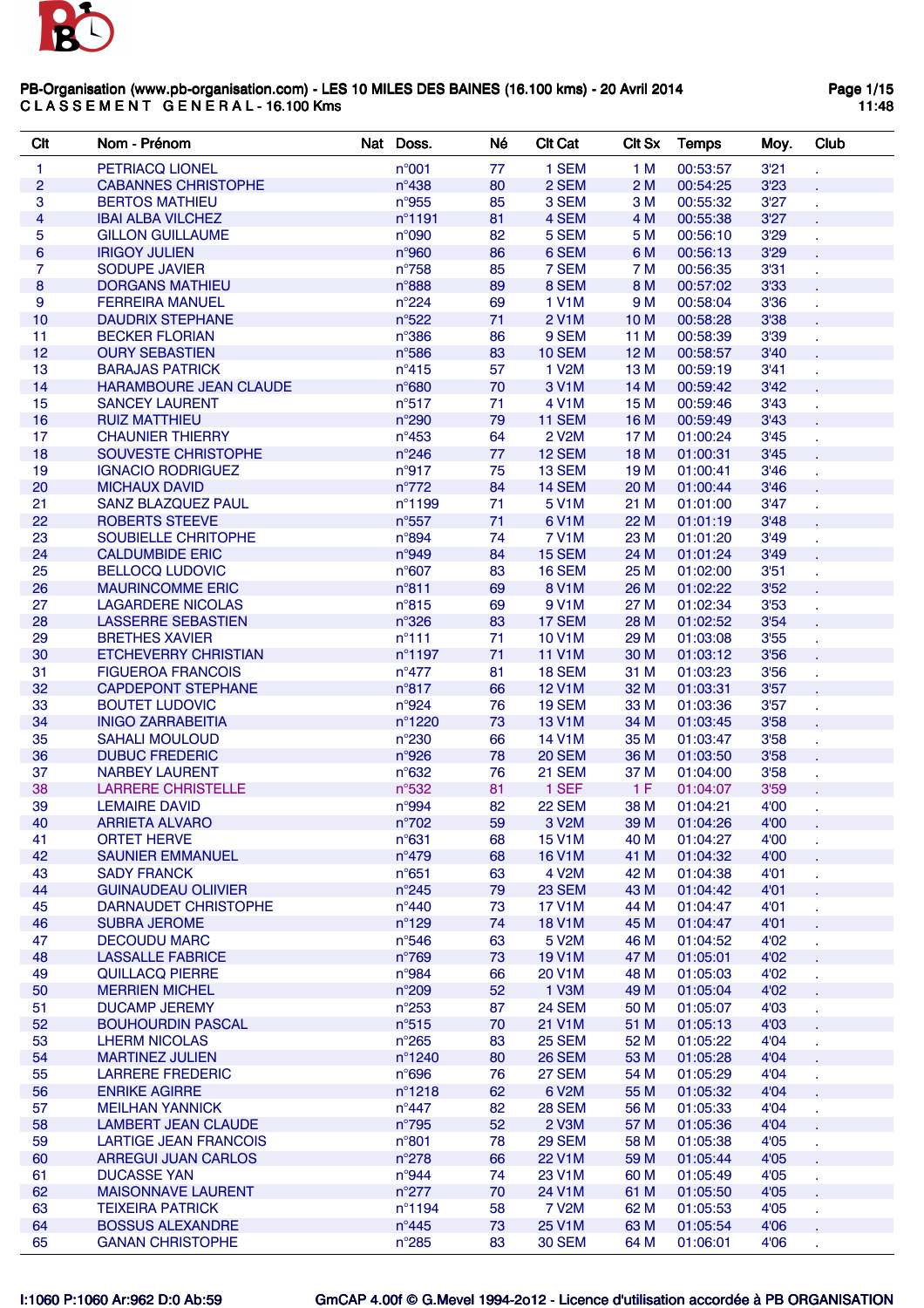

| Clt | Nom - Prénom                | Nat Doss.        | Né | <b>CIt Cat</b>     | CIt Sx | <b>Temps</b> | Moy. | Club |
|-----|-----------------------------|------------------|----|--------------------|--------|--------------|------|------|
| 66  | <b>SAINTRAPT STEPHANE</b>   | $n^{\circ}214$   | 73 | 26 V1M             | 65 M   | 01:06:05     | 4'06 |      |
| 67  | <b>COURADE J JACQUES</b>    | $n^{\circ}$ 1206 | 59 | 8 V2M              | 66 M   | 01:06:07     | 4'06 |      |
| 68  | <b>YBANEZ XAVIER</b>        | $n^{\circ}809$   |    | <b>31 SEM</b>      | 67 M   | 01:06:12     | 4'07 |      |
| 69  | <b>DEBEST PATRICE</b>       | $n^{\circ}537$   | 69 | <b>27 V1M</b>      | 68 M   | 01:06:16     | 4'07 |      |
| 70  | <b>CASSAGNE DENIS</b>       | $n^{\circ}112$   | 76 | 32 SEM             | 69 M   | 01:06:24     | 4'07 |      |
| 71  | <b>VARELA GONZALO</b>       | n°012            | 72 | 28 V1M             | 70 M   | 01:06:46     | 4'09 |      |
| 72  | <b>LAFOURCADE FABRICE</b>   | $n^{\circ}160$   | 71 | 29 V1M             | 71 M   | 01:06:47     | 4'09 |      |
| 73  | <b>ALCAY MICKAEL</b>        | $n^{\circ}683$   | 79 | <b>33 SEM</b>      | 72 M   | 01:06:48     | 4'09 |      |
| 74  | <b>DECANNIERE OLIVIER</b>   | $n^{\circ}017$   | 71 | 30 V1M             | 73 M   | 01:06:50     | 4'09 |      |
| 75  | <b>MAN DENIS</b>            | $n^{\circ}$ 544  | 82 | <b>34 SEM</b>      | 74 M   | 01:07:01     | 4'10 |      |
| 76  | <b>DLUBAK FLORIAN</b>       | $n^{\circ}$ 174  | 88 | <b>35 SEM</b>      | 75 M   | 01:07:02     | 4'10 |      |
| 77  | PHILIPPOT DAVID             | $n^{\circ}043$   | 74 | 31 V1M             | 76 M   | 01:07:10     | 4'10 |      |
| 78  | <b>MAINGOT SEBASTIEN</b>    | $n^{\circ}411$   | 85 | <b>36 SEM</b>      | 77 M   | 01:07:11     | 4'10 |      |
| 79  | <b>LASSERRE BRUNO</b>       | n°081            | 75 | 37 SEM             | 78 M   | 01:07:19     | 4'11 |      |
| 80  | <b>SAINT GERMAIN LIONEL</b> | n°333            | 82 | <b>38 SEM</b>      | 79 M   | 01:07:22     | 4'11 |      |
| 81  | <b>BERZOSA JOSE</b>         | $n^{\circ}$ 138  | 71 | 32 V1M             | 80 M   | 01:07:42     | 4'12 |      |
| 82  | <b>SOYEZ PETER</b>          | $n^{\circ}357$   | 73 | 33 V1M             | 81 M   | 01:07:45     | 4'12 |      |
| 83  | <b>VANDORPE MATHIEU</b>     | $n^{\circ}151$   | 76 | <b>39 SEM</b>      | 82 M   | 01:07:46     | 4'12 |      |
| 84  | <b>DASQUET FABRICE</b>      | n°692            | 75 | <b>40 SEM</b>      | 83 M   | 01:08:00     | 4'13 |      |
|     |                             | $n^{\circ}$ 178  |    |                    |        | 01:08:04     |      |      |
| 85  | <b>HOURDEBAIGT JOEL</b>     |                  | 68 | 34 V1M             | 84 M   |              | 4'14 |      |
| 86  | <b>BOUTHONNIER LAURENT</b>  | $n^{\circ}962$   | 71 | 35 V1M             | 85 M   | 01:08:12     | 4'14 |      |
| 87  | <b>FAURE ANTOINE</b>        | n°340            | 71 | 36 V1M             | 86 M   | 01:08:12     | 4'14 |      |
| 88  | <b>FAVERY JEROME</b>        | $n^{\circ}$ 443  | 61 | 9 V2M              | 87 M   | 01:08:15     | 4'14 |      |
| 89  | <b>COURTADE FREDERIC</b>    | $n^{\circ}424$   | 77 | 41 SEM             | 88 M   | 01:08:18     | 4'15 |      |
| 90  | <b>MAYONNADE CHRISTINE</b>  | $n^{\circ}225$   | 73 | 1 V <sub>1</sub> F | 2F     | 01:08:21     | 4'15 |      |
| 91  | LINXE PHILIPPE              | $n^{\circ}$ 558  | 62 | <b>10 V2M</b>      | 89 M   | 01:08:27     | 4'15 |      |
| 92  | <b>MAFFOLINI HERVE</b>      | $n^{\circ}602$   | 69 | 37 V1M             | 90 M   | 01:08:33     | 4'15 |      |
| 93  | <b>DARMAILLACQ OLIIVIER</b> | $n^{\circ}690$   | 69 | 38 V1M             | 91 M   | 01:08:40     | 4'16 |      |
| 94  | <b>BROCARD VINCENT</b>      | n°650            | 80 | 42 SEM             | 92 M   | 01:08:45     | 4'16 |      |
| 95  | <b>CRESSON JEROME</b>       | $n^{\circ}706$   | 73 | 39 V1M             | 93 M   | 01:08:56     | 4'17 |      |
| 96  | <b>DENOS ERIC</b>           | $n^{\circ}066$   | 76 | 43 SEM             | 94 M   | 01:09:03     | 4'17 |      |
| 97  | <b>COSTECALDE ERIC</b>      | n°390            | 73 | 40 V1M             | 95 M   | 01:09:04     | 4'17 |      |
| 98  | <b>BENETOUX ANTOINE</b>     | $n^{\circ}672$   | 92 | 1 ESM              | 96 M   | 01:09:08     | 4'18 |      |
| 99  | <b>GESTAS ANDRE</b>         | $n^{\circ}460$   | 56 | <b>11 V2M</b>      | 97 M   | 01:09:11     | 4'18 |      |
| 100 | <b>GUITOU PASCAL</b>        | $n^{\circ}699$   | 54 | 3 V3M              | 98 M   | 01:09:13     | 4'18 |      |
| 101 | <b>DUBOS ARNAUD</b>         | $n^{\circ}207$   | 79 | 44 SEM             | 99 M   | 01:09:48     | 4'20 |      |
| 102 | <b>LESPES JEROME</b>        | $n^{\circ}587$   | 73 | 41 V1M             | 100 M  | 01:09:55     | 4'21 |      |
| 103 | <b>BICNAU EMMANUEL</b>      | $n^{\circ}804$   | 80 | 45 SEM             | 101 M  | 01:09:55     | 4'21 |      |
| 104 | <b>BESNARD SAMUEL</b>       | $n^{\circ}442$   | 80 | <b>46 SEM</b>      | 102 M  | 01:09:58     | 4'21 |      |
| 105 | <b>DELLA LIBERA FABIEN</b>  | $n^{\circ}$ 148  | 67 | 42 V1M             | 103 M  | 01:09:59     | 4'21 |      |
| 106 | <b>CANUT CHRISTOPHE</b>     | n°091            | 82 | 47 SEM             | 104 M  | 01:10:03     | 4'21 |      |
| 107 | <b>LARRONDE PIERRE</b>      | n°911            | 71 | 43 V1M             | 105 M  | 01:10:07     | 4'21 |      |
| 108 | <b>ARAMENDIA XABIER</b>     | $n^{\circ}774$   | 77 | 48 SEM             | 106 M  | 01:10:08     | 4'21 |      |
| 109 | <b>FROMENT SEBASTIEN</b>    | $n^{\circ}$ 1233 | 72 | 44 V1M             | 107 M  | 01:10:09     | 4'21 |      |
| 110 | <b>DUFAU ALAIN</b>          | $n^{\circ}280$   | 50 | 4 V3M              | 108 M  | 01:10:10     | 4'21 |      |
| 111 | <b>MAES OLIIVIER</b>        | $n^{\circ}849$   |    | <b>49 SEM</b>      | 109 M  | 01:10:10     | 4'21 |      |
| 112 | <b>TROMAS STEPHANE</b>      | $n^{\circ}354$   | 76 | <b>50 SEM</b>      | 110 M  | 01:10:11     | 4'22 |      |
| 113 | <b>AGUERRE ALAIN</b>        | $n^{\circ}$ 1204 | 69 | 45 V1M             | 111 M  | 01:10:17     | 4'22 |      |
| 114 | <b>LAUDEBAT PATRICK</b>     | $n^{\circ}478$   | 67 | 46 V1M             | 112 M  | 01:10:19     | 4'22 |      |
| 115 | <b>DERAIN CEDRIC</b>        | $n^{\circ}751$   | 88 | <b>51 SEM</b>      | 113 M  | 01:10:25     | 4'22 |      |
| 116 | <b>HAOUISEE CEDRIC</b>      | $n^{\circ}887$   | 76 | <b>52 SEM</b>      | 114 M  | 01:10:27     | 4'23 |      |
| 117 | <b>BOILLOT SEBASTIEN</b>    | $n^{\circ}$ 598  | 72 | 47 V1M             | 115 M  | 01:10:35     | 4'23 |      |
|     |                             |                  |    |                    |        |              |      |      |
| 118 | <b>CONNAN FRANCK</b>        | $n^{\circ}$ 556  | 71 | 48 V1M             | 116 M  | 01:10:38     | 4'23 |      |
| 119 | <b>CALHAU BECARMINO</b>     | $n^{\circ}$ 1207 | 64 | <b>12 V2M</b>      | 117 M  | 01:10:39     | 4'23 |      |
| 120 | <b>ROSPIDE FREDERIC</b>     | $n^{\circ}879$   | 81 | <b>53 SEM</b>      | 118 M  | 01:10:39     | 4'23 |      |
| 121 | <b>LESPAU CEDRIC</b>        | n°991            | 75 | <b>54 SEM</b>      | 119 M  | 01:10:43     | 4'23 |      |
| 122 | <b>DARNAUDET RENE</b>       | $n^{\circ}335$   | 49 | 5 V3M              | 120 M  | 01:10:44     | 4'24 |      |
| 123 | POURTAU OLIIVIER            | $n^{\circ}686$   | 60 | <b>13 V2M</b>      | 121 M  | 01:10:50     | 4'24 |      |
| 124 | <b>MARTIN IBON</b>          | $n^{\circ}742$   | 72 | 49 V1M             | 122 M  | 01:10:59     | 4'25 |      |
| 125 | <b>GONZALEZ PIERRE KARL</b> | n°024            | 69 | 50 V1M             | 123 M  | 01:11:02     | 4'25 |      |
| 126 | <b>GESVRE BERTRAND</b>      | n°320            | 82 | <b>55 SEM</b>      | 124 M  | 01:11:11     | 4'25 |      |
| 127 | ROBERTS GREGORY             | $n^{\circ}636$   | 76 | <b>56 SEM</b>      | 125 M  | 01:11:17     | 4'26 |      |
| 128 | <b>ITOIZ SEBASTIEN</b>      | $n^{\circ}$ 141  | 79 | <b>57 SEM</b>      | 126 M  | 01:11:18     | 4'26 |      |
| 129 | <b>LABADIE DAVID</b>        | $n^{\circ}806$   | 77 | <b>58 SEM</b>      | 127 M  | 01:11:21     | 4'26 |      |
| 130 | <b>BLANCO EMAZABEL UNAI</b> | $n^{\circ}850$   | 79 | <b>59 SEM</b>      | 128 M  | 01:11:22     | 4'26 |      |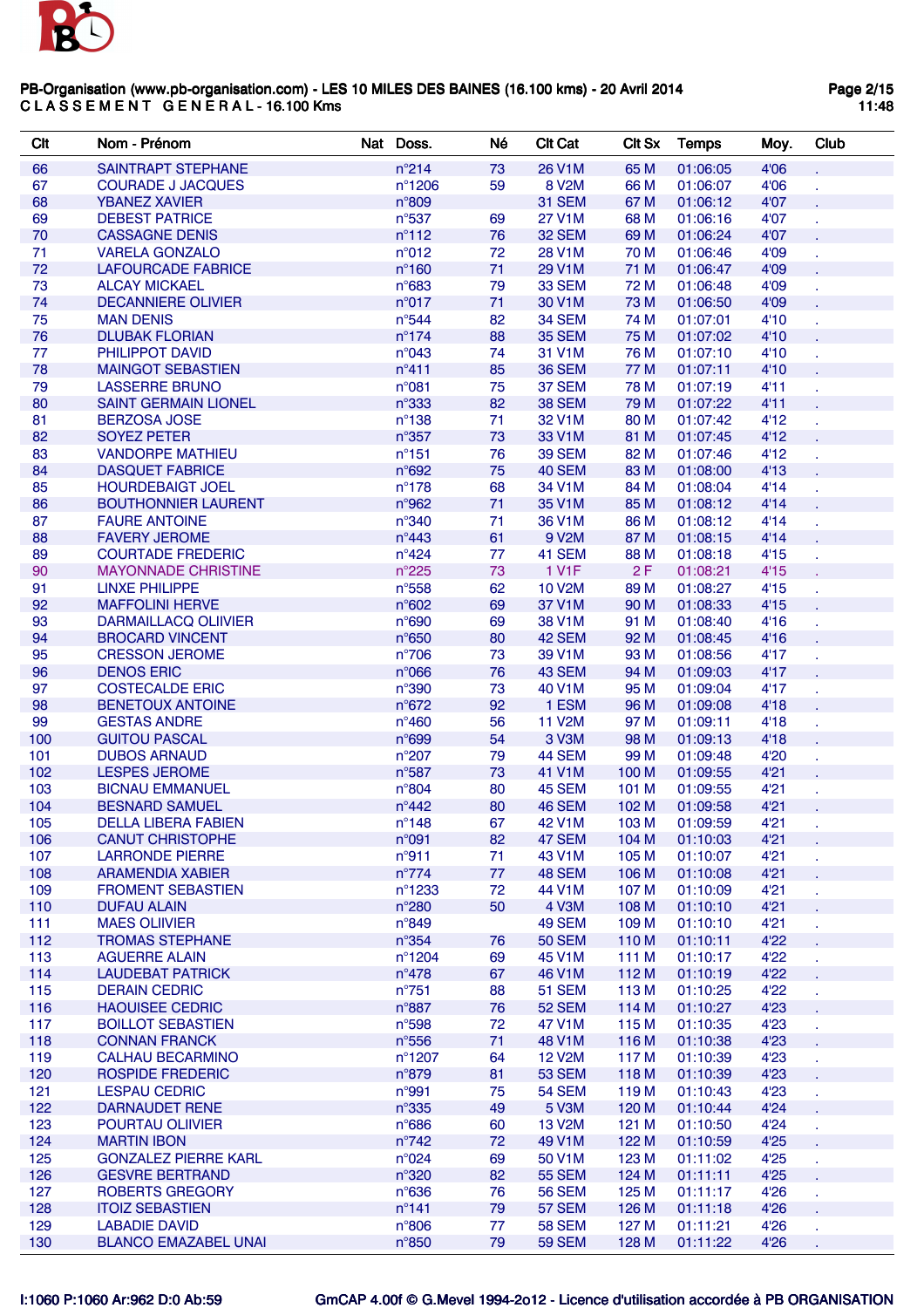

| Clt        | Nom - Prénom                                 | Nat Doss.                          | Né       | <b>CIt Cat</b>          | CIt Sx         | <b>Temps</b>         | Moy.         | Club |
|------------|----------------------------------------------|------------------------------------|----------|-------------------------|----------------|----------------------|--------------|------|
| 131        | <b>MARGUIER HUBERT</b>                       | $n^{\circ}881$                     | 77       | <b>60 SEM</b>           | 129 M          | 01:11:24             | 4'26         |      |
| 132        | <b>BARRIS GUILLAUME</b>                      | $n^{\circ}150$                     | 77       | 61 SEM                  | 130 M          | 01:11:27             | 4'26         |      |
| 133        | <b>DUCHMANN DOMINIQUE</b>                    | $n^{\circ}527$                     | 70       | 51 V1M                  | 131 M          | 01:11:32             | 4'27         |      |
| 134        | <b>MOUHEL FABRICE</b>                        | n°369                              | 72       | 52 V1M                  | 132 M          | 01:11:32             | 4'27         |      |
| 135        | <b>LARD DIDIER</b>                           | $n^{\circ}257$                     | 67       | 53 V1M                  | 133 M          | 01:11:34             | 4'27         |      |
| 136        | <b>ERROTABEHERE DANIEL</b>                   | $n^{\circ}463$                     | 55       | 14 V2M                  | 134 M          | 01:11:36             | 4'27         |      |
| 137        | <b>LESCLAUSES ARNAUD</b>                     | $n^{\circ}451$                     | 82       | 62 SEM                  | 135 M          | 01:11:36             | 4'27         |      |
| 138        | <b>NORDINE DARYL</b>                         | n°1198                             | 93       | 2 ESM                   | 136 M          | 01:11:38             | 4'27         |      |
| 139        | <b>DUBOUCH JACKY</b>                         | $n^{\circ}422$                     | 60       | <b>15 V2M</b>           | 137 M          | 01:11:38             | 4'27         |      |
| 140        | <b>DEFFRENNES DIMITRI</b>                    | $n^{\circ}229$                     | 63       | <b>16 V2M</b>           | 138 M          | 01:11:38             | 4'27         |      |
| 141        | <b>ROCIO RUEDA</b>                           | n°916                              | 78       | 2 SEF                   | 3F             | 01:11:43             | 4'27         |      |
| 142        | POISBLAUD YOANN                              | $n^{\circ}288$                     | 90       | 63 SEM                  | 139 M          | 01:11:46             | 4'27         |      |
| 143        | <b>VEREYCKEN PIETER</b>                      | $n^{\circ}878$                     | 80       | 64 SEM                  | 140 M          | 01:11:46             | 4'27         |      |
| 144        | <b>MUNOZ SERGE</b>                           | n°1231                             | 65       | 54 V1M                  | 141 M          | 01:11:47             | 4'27         |      |
| 145        | <b>FONTAINE SEBASTIEN</b>                    | $n^{\circ}800$                     | 73       | 55 V1M                  | 142 M          | 01:11:49             | 4'28         |      |
| 146        | <b>COHADE NADINE</b>                         | $n^{\circ}064$                     | 72       | 2 V <sub>1</sub> F      | 4F             | 01:11:52             | 4'28         |      |
| 147        | <b>POUCHIN ERIC</b>                          | $n^{\circ}736$                     | 66       | 56 V1M                  | 143 M          | 01:12:00             | 4'28         |      |
| 148<br>149 | <b>MEILHAN DENIS</b><br><b>TARTAS REMI</b>   | $n^{\circ}254$<br>n°909            | 67<br>70 | 57 V1M<br>58 V1M        | 144 M<br>145 M | 01:12:00<br>01:12:02 | 4'28<br>4'28 |      |
| 150        | <b>ZILAVEC STEPHANE</b>                      | $n^{\circ}620$                     | 77       | <b>65 SEM</b>           | 146 M          | 01:12:03             | 4'29         |      |
| 151        | <b>FORT BRUNO</b>                            | $n^{\circ}238$                     | 63       | <b>17 V2M</b>           | 147 M          | 01:12:04             | 4'29         |      |
| 152        | <b>SERRA NICOLAS</b>                         | $n^{\circ}1144$                    | 71       | 59 V1M                  | 148 M          | 01:12:12             | 4'29         |      |
| 153        | <b>LASBATS PIERRE</b>                        | n°1201                             | 65       | 60 V1M                  | 149 M          | 01:12:13             | 4'29         |      |
| 154        | <b>BAHURLET LIONEL</b>                       | n°579                              | 73       | 61 V1M                  | 150 M          | 01:12:14             | 4'29         |      |
| 155        | <b>JUSTES AURELIEN</b>                       | n°021                              | 82       | 66 SEM                  | 151 M          | 01:12:22             | 4'30         |      |
| 156        | <b>CAMPTON BASTIEN</b>                       | $n^{\circ}267$                     | 95       | 1 JUM                   | 152 M          | 01:12:23             | 4'30         |      |
| 157        | <b>MENDY MAXIME</b>                          | $n^{\circ}$ 1232                   | 83       | 67 SEM                  | 153 M          | 01:12:26             | 4'30         |      |
| 158        | <b>MADOUIN MATTHIEU</b>                      | n°959                              | 97       | 1 CAM                   | 154 M          | 01:12:28             | 4'30         |      |
| 159        | <b>PLANTE FREDERIC</b>                       | $n^{\circ}693$                     | 80       | <b>68 SEM</b>           | 155 M          | 01:12:32             | 4'30         |      |
| 160        | <b>BELGRAND JEAN CHARLES</b>                 | $n^{\circ}571$                     | 62       | <b>18 V2M</b>           | 156 M          | 01:12:37             | 4'31         |      |
| 161        | <b>HOMMAGE HUGUES</b>                        | $n^{\circ}617$                     |          | <b>69 SEM</b>           | 157 M          | 01:12:38             | 4'31         |      |
| 162        | <b>LABAT BENOIT</b>                          | $n^{\circ}046$                     | 86       | <b>70 SEM</b>           | 158 M          | 01:12:41             | 4'31         |      |
| 163        | <b>DELCAMBRE PHILIPPE</b>                    | $n^{\circ}676$                     | 60       | <b>19 V2M</b>           | 159 M          | 01:12:42             | 4'31         |      |
| 164        | <b>DEGRAVE LIONEL</b>                        | n°934                              | 69       | 62 V1M                  | 160 M          | 01:12:52             | 4'32         |      |
| 165        | <b>BESSARD PASCAL</b>                        | $n^{\circ}235$                     | 63       | <b>20 V2M</b>           | 161 M          | 01:12:53             | 4'32         |      |
| 166        | <b>BURLOT FABRICE</b>                        | $n^{\circ}482$                     | 65       | 63 V1M                  | 162 M          | 01:12:53             | 4'32         |      |
| 167        | <b>TROMAS VINCENT</b>                        | $n^{\circ}355$                     | 78       | <b>71 SEM</b>           | 163 M          | 01:12:59             | 4'32         |      |
| 168<br>169 | <b>VALLON DAVID</b><br><b>CAMPET JON</b>     | $n^{\circ}269$<br>$n^{\circ}395$   | 71<br>91 | 64 V1M<br><b>72 SEM</b> | 164 M<br>165 M | 01:13:08<br>01:13:09 | 4'33<br>4'33 |      |
| 170        | <b>SIMON CHRISTELLE</b>                      | $n^{\circ}574$                     | 71       | 3 V <sub>1</sub> F      | 5F             | 01:13:12             | 4'33         |      |
| 171        | <b>GUICHEMERE CEDRIC</b>                     | $n^{\circ}892$                     | 73       | 65 V1M                  | 166 M          | 01:13:13             | 4'33         |      |
| 172        | <b>DUCAMP JEAN MARC</b>                      | $n^{\circ}356$                     | 60       | 21 V2M                  | 167 M          | 01:13:14             | 4'33         |      |
| 173        | <b>MOUTON JEROME</b>                         | $n^{\circ}045$                     | 76       | <b>73 SEM</b>           | 168 M          | 01:13:14             | 4'33         |      |
| 174        | PEYPOUDAT THOMAS                             | $n^{\circ}626$                     | 91       | <b>74 SEM</b>           | 169 M          | 01:13:18             | 4'33         |      |
| 175        | PELIZZARI CYRIL                              | n°989                              | 85       | <b>75 SEM</b>           | 170 M          | 01:13:22             | 4'33         |      |
| 176        | <b>HEAS LAURENT</b>                          | $n^{\circ}034$                     | 84       | <b>76 SEM</b>           | 171 M          | 01:13:22             | 4'33         |      |
| 177        | PERJUZAN THIERRY                             | $n^{\circ}961$                     | 67       | 66 V1M                  | 172 M          | 01:13:27             | 4'34         |      |
| 178        | <b>LOPES PHILIPPE</b>                        | n°389                              | 71       | 67 V1M                  | 173 M          | 01:13:31             | 4'34         |      |
| 179        | <b>MORNET RICHARD</b>                        | $n^{\circ}771$                     | 73       | 68 V1M                  | 174 M          | 01:13:32             | 4'34         |      |
| 180        | PELIZZARI JEAN MARIE                         | n°990                              | 88       | 77 SEM                  | 175 M          | 01:13:32             | 4'34         |      |
| 181        | <b>DAMESTOY LORE</b>                         | $n^{\circ}130$                     | 90       | 3 SEF                   | 6 F            | 01:13:33             | 4'34         |      |
| 182        | <b>LAOUILLE XAVIER</b>                       | $n^{\circ}812$                     | 76       | <b>78 SEM</b>           | 176 M          | 01:13:38             | 4'34         |      |
| 183        | <b>CANDAU PIERRE</b>                         | $n^{\circ}378$                     | 81       | <b>79 SEM</b>           | 177 M          | 01:13:41             | 4'35         |      |
| 184        | <b>GUILLAUDEUX GAETAN</b>                    | $n^{\circ}414$                     | 73       | 69 V1M                  | 178 M          | 01:13:45             | 4'35         |      |
| 185        | <b>BAREYT CHRISTOPHE</b>                     | $n^{\circ}712$                     | 77       | <b>80 SEM</b>           | 179 M          | 01:13:50             | 4'35         |      |
| 186        | PECHAMBERT ALAIN                             | n°530                              | 47       | 6 V3M                   | 180 M          | 01:13:51             | 4'35         |      |
| 187        | <b>DELSERRE JULIEN</b>                       | $n^{\circ}$ 745                    | 82       | <b>81 SEM</b>           | 181 M          | 01:13:51             | 4'35         |      |
| 188        | <b>MARTY SYLVAIN</b>                         | $n^{\circ}889$                     | 72       | 70 V1M                  | 182 M          | 01:13:53             | 4'35         |      |
| 189        | <b>DUPONT JEAN GUY</b>                       | $n^{\circ}627$                     | 83       | <b>82 SEM</b>           | 183 M          | 01:13:55             | 4'35         |      |
| 190        | <b>CAUSSE FLORENCE</b>                       | n°970                              | 79       | 4 SEF                   | <b>7F</b>      | 01:13:57             | 4'36         |      |
| 191<br>192 | <b>DUROU CELINE</b><br><b>ROUSSEL MAXIME</b> | $n^{\circ}$ 1222<br>$n^{\circ}813$ | 79<br>50 | 5 SEF<br>7 V3M          | 8 F<br>184 M   | 01:13:59<br>01:14:12 | 4'36<br>4'36 |      |
| 193        | <b>FITTE JOEL</b>                            | $n^{\circ}539$                     | 63       | <b>22 V2M</b>           | 185 M          | 01:14:17             | 4'37         |      |
| 194        | <b>ALZUYETA MATHIEU</b>                      | $n^{\circ}964$                     | 85       | <b>83 SEM</b>           | 186 M          | 01:14:18             | 4'37         |      |
| 195        | <b>BARNABE MARC</b>                          | $n^{\circ}$ 448                    | 56       | 23 V2M                  | 187 M          | 01:14:20             | 4'37         |      |
|            |                                              |                                    |          |                         |                |                      |              |      |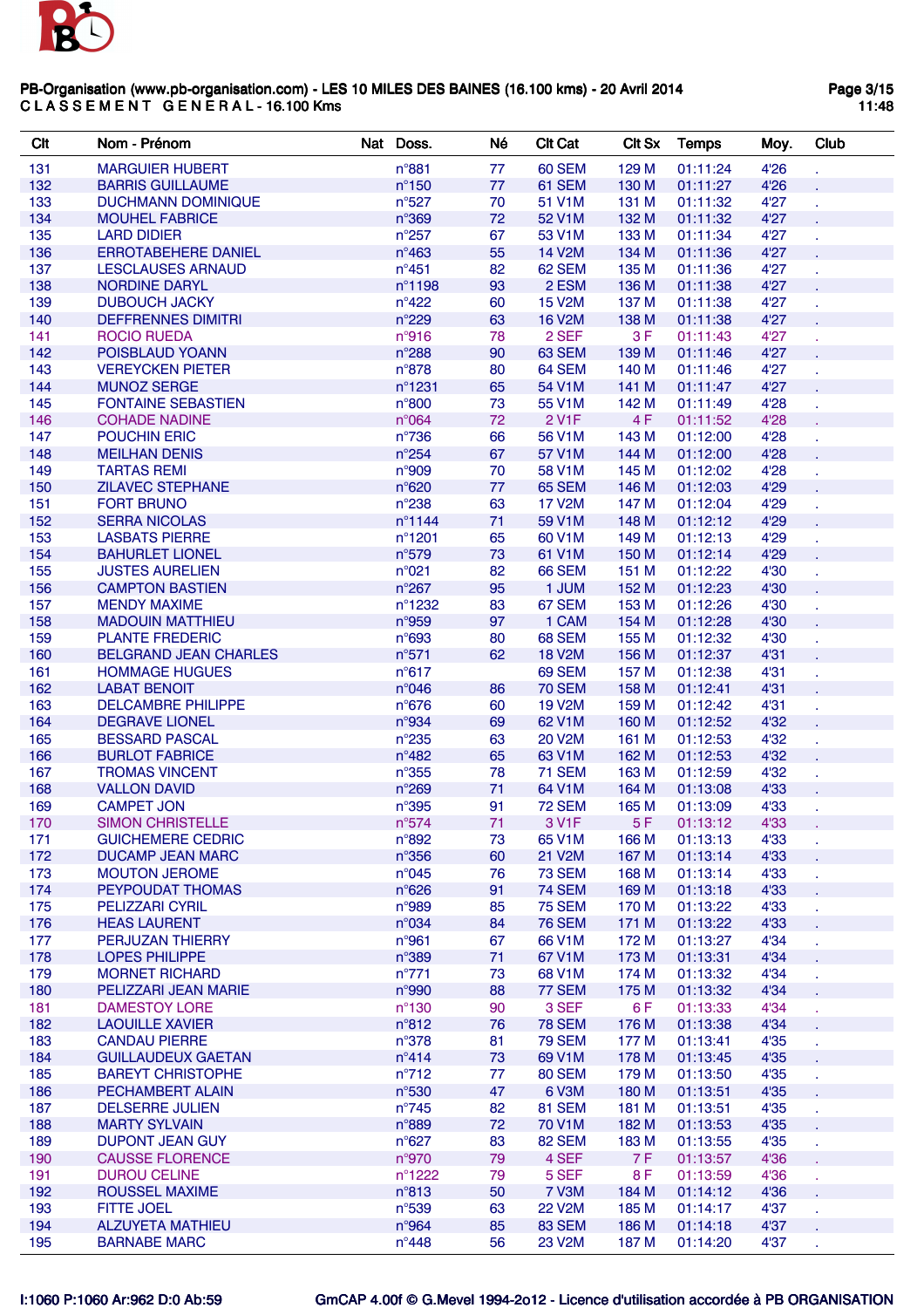

| Clt | Nom - Prénom                  | Nat Doss.        | Né | <b>Clt Cat</b>     | <b>CIt Sx</b> | <b>Temps</b> | Moy. | Club |
|-----|-------------------------------|------------------|----|--------------------|---------------|--------------|------|------|
| 196 | <b>DALES MATTHIEU</b>         | n°393            | 76 | <b>84 SEM</b>      | 188 M         | 01:14:24     | 4'37 |      |
| 197 | <b>JAUREGUIBERRY PHILIPPE</b> | $n^{\circ}475$   | 75 | <b>85 SEM</b>      | 189 M         | 01:14:26     | 4'37 |      |
| 198 | <b>CHENARD MARC ANDRE</b>     | n°392            | 81 | <b>86 SEM</b>      | 190 M         | 01:14:26     | 4'37 |      |
| 199 | <b>DECAP BENOIT</b>           | $n^{\circ}$ 1226 | 73 | 71 V1M             | 191 M         | 01:14:32     | 4'38 |      |
| 200 | <b>TAVAREZ VICTOR</b>         | $n^{\circ}$ 548  | 76 | 87 SEM             | 192 M         | 01:14:41     | 4'38 |      |
| 201 | <b>GOSLIN DAVID</b>           | $n^{\circ}896$   | 87 | <b>88 SEM</b>      | 193 M         | 01:14:43     | 4'38 |      |
| 202 | <b>CHEVALIER FABIEN</b>       | $n^{\circ}259$   | 75 | <b>89 SEM</b>      | 194 M         | 01:14:44     | 4'38 |      |
| 203 | <b>KREIENBUEHL TTHIERRY</b>   | $n^{\circ}836$   | 64 | 24 V2M             | 195 M         | 01:14:47     | 4'39 |      |
| 204 | <b>VALENZUELA PABLO</b>       | $n^{\circ}076$   | 81 | <b>90 SEM</b>      | 196 M         | 01:14:49     | 4'39 |      |
| 205 | <b>DUMARTIN OLIIVIER</b>      | $n^{\circ}465$   | 75 | <b>91 SEM</b>      | 197 M         | 01:14:50     | 4'39 |      |
| 206 | <b>FAGET JEAN LUC</b>         | $n^{\circ}594$   | 63 | 25 V2M             | 198 M         | 01:14:50     | 4'39 |      |
| 207 | <b>JACOB FREDERIC</b>         | n°063            | 68 | <b>72 V1M</b>      | 199 M         | 01:14:52     | 4'39 |      |
| 208 | <b>LABARRERE FREDERIC</b>     | n°307            | 74 | 73 V1M             | 200 M         | 01:14:58     | 4'39 |      |
| 209 | <b>DASTE ROXANE</b>           | $n^{\circ}$ 585  | 86 | 6 SEF              | 9 F           | 01:15:02     | 4'40 |      |
| 210 | <b>REMY ARNAUD</b>            | n°008            | 77 | <b>92 SEM</b>      | 201 M         | 01:15:04     | 4'40 |      |
| 211 | <b>NASSIEU THIBAUD</b>        | $n^{\circ}873$   | 90 | <b>93 SEM</b>      | 202 M         | 01:15:09     | 4'40 |      |
| 212 | <b>CAUSSEQUE GREGOIRE</b>     | $n^{\circ}206$   | 79 | <b>94 SEM</b>      | 203 M         | 01:15:10     | 4'40 |      |
| 213 | <b>LAPIQUE EMMANUEL</b>       | n°1230           | 68 | 74 V1M             | 204 M         | 01:15:19     | 4'41 |      |
| 214 | PEYROUTET JEAN BERNARD        | n°022            | 60 | 26 V2M             | 205 M         | 01:15:19     | 4'41 |      |
| 215 | <b>LASSALLE ALAIN</b>         | n°398            | 66 | 75 V1M             | 206 M         | 01:15:22     | 4'41 |      |
| 216 | <b>FOURRES JACQUES</b>        | $n^{\circ}843$   | 69 | 76 V1M             | 207 M         | 01:15:23     | 4'41 |      |
| 217 | <b>RIVIER PIERRE</b>          | $n^{\circ}688$   | 83 | <b>95 SEM</b>      | 208 M         | 01:15:35     | 4'42 |      |
| 218 | <b>BAHEGNE XAVIER</b>         | $n^{\circ}747$   | 89 | <b>96 SEM</b>      | 209 M         | 01:15:38     | 4'42 |      |
| 219 | <b>ORTHET WILLIAM</b>         | $n^{\circ}858$   | 73 | <b>77 V1M</b>      | 210 M         | 01:15:38     | 4'42 |      |
| 220 | <b>ASTIER ERIC</b>            | $n^{\circ}775$   | 66 | 78 V1M             | 211 M         | 01:15:40     | 4'42 |      |
| 221 | <b>LAFERRERE LAURENT</b>      | n°840            | 70 | 79 V1M             | 212 M         | 01:15:41     | 4'42 |      |
| 222 | <b>CONNAN DYLAN</b>           | $n^{\circ}$ 695  | 95 | 2 JUM              | 213 M         | 01:15:41     | 4'42 |      |
| 223 | <b>BARBE JEAN MARC</b>        | $n^{\circ}282$   | 56 | <b>27 V2M</b>      | 214 M         | 01:15:43     | 4'42 |      |
| 224 | <b>LIENARD ERIC</b>           | $n^{\circ}315$   | 62 | <b>28 V2M</b>      | 215 M         | 01:15:44     | 4'42 |      |
| 225 | <b>BARBACANE XAVIER</b>       | $n^{\circ}087$   | 80 | <b>97 SEM</b>      | 216 M         | 01:15:48     | 4'42 |      |
| 226 | <b>BADET CLEMENT</b>          | $n^{\circ}397$   | 94 | 3 ESM              | 217 M         | 01:15:48     | 4'42 |      |
| 227 | <b>MILAN BRUNO</b>            | $n^{\circ}648$   | 63 | <b>29 V2M</b>      | 218 M         | 01:15:54     | 4'43 |      |
| 228 | <b>CERFEUILLET PHILIPPE</b>   | n°1200           | 70 | 80 V1M             | 219 M         | 01:15:58     | 4'43 |      |
| 229 | <b>DUBOS CEDRIC</b>           | n°069            | 76 | <b>98 SEM</b>      | 220 M         | 01:16:00     | 4'43 |      |
| 230 | <b>FOY FLORIAN</b>            | n°703            | 86 | <b>99 SEM</b>      | 221 M         | 01:16:01     | 4'43 |      |
| 231 | PEYRADE HERVE                 | $n^{\circ}666$   | 66 | 81 V1M             | 222 M         | 01:16:08     | 4'44 |      |
| 232 | <b>BLERCY GUILLAUME</b>       | $n^{\circ}865$   | 95 | 3 JUM              | 223 M         | 01:16:09     | 4'44 |      |
| 233 | <b>SALOMON JULIEN</b>         | n°041            | 77 | <b>100 SEM</b>     | 224 M         | 01:16:13     | 4'44 |      |
| 234 | <b>CONTRERAS CLAUDE</b>       | $n^{\circ}561$   | 65 | 82 V1M             | 225 M         | 01:16:13     | 4'44 |      |
| 235 | <b>DICHARRY JEAN MARIE</b>    | n°925            | 77 | <b>101 SEM</b>     | 226 M         | 01:16:15     | 4'44 |      |
| 236 | <b>LASSALLE JEROME</b>        | n°874            | 73 | 83 V1M             | 227 M         | 01:16:18     | 4'44 |      |
| 237 | <b>ETCHEVERS HERMANCE</b>     | n°954            | 92 | 1 ESF              | 10F           | 01:16:18     | 4'44 |      |
| 238 | <b>CELAS FRANCK</b>           | n°848            | 69 | 84 V1M             | 228 M         | 01:16:23     | 4'45 |      |
| 239 | <b>DANGUIN PHILIPPE</b>       | $n^{\circ}231$   | 74 | 85 V1M             | 229 M         | 01:16:30     | 4'45 |      |
| 240 | LATAPIE BRIAN GUILLAUME       | $n^{\circ}$ 715  | 80 | <b>102 SEM</b>     | 230 M         | 01:16:31     | 4'45 |      |
| 241 | <b>CLOISEAU PHILIPPE</b>      | $n^{\circ}679$   | 74 | 86 V1M             | 231 M         | 01:16:33     | 4'45 |      |
| 242 | <b>FARIB HOUARI</b>           | $n^{\circ}659$   | 75 | <b>103 SEM</b>     | 232 M         | 01:16:33     | 4'45 |      |
| 243 | <b>CROCHARD CEDRIC</b>        | $n^{\circ}523$   | 79 | <b>104 SEM</b>     | 233 M         | 01:16:42     | 4'46 |      |
| 244 | <b>CAMPAN JEAN LUC</b>        | $n^{\circ}528$   | 68 | 87 V1M             | 234 M         | 01:16:45     | 4'46 |      |
| 245 | <b>BIDORET GUILLAUME</b>      | $n^{\circ}845$   |    | <b>105 SEM</b>     | 235 M         | 01:16:47     | 4'46 |      |
| 246 | <b>GADEAUD FREDERIC</b>       | $n^{\circ}201$   | 76 | <b>106 SEM</b>     | 236 M         | 01:16:49     | 4'46 |      |
| 247 | AMADOR BALDAZO HERRERO        | n°1228           | 68 | 88 V1M             | 237 M         | 01:16:52     | 4'46 |      |
| 248 | <b>PLOTTO IVAN</b>            | $n^{\circ}211$   | 70 | 89 V1M             | 238 M         | 01:16:58     | 4'47 |      |
| 249 | <b>LOMBARTE MAGALI</b>        | $n^{\circ}272$   | 82 | 7 SEF              | 11F           | 01:16:58     | 4'47 |      |
| 250 | <b>METAIS LOIC</b>            | n°904            | 64 | 30 V2M             | 239 M         | 01:16:58     | 4'47 |      |
| 251 | <b>BAZIN TOM</b>              | $n^{\circ}385$   | 95 | 4 JUM              | 240 M         | 01:17:00     | 4'47 |      |
| 252 | <b>BROQUA ALAIN</b>           | $n^{\circ}$ 568  | 69 | 90 V1M             | 241 M         | 01:17:02     | 4'47 |      |
| 253 | <b>MIRET ERIC</b>             | $n^{\circ}717$   | 62 | 31 V2M             | 242 M         | 01:17:03     | 4'47 | ä,   |
| 254 | <b>JUAN ADRIEN</b>            | n°907            | 74 | 91 V1M             | 243 M         | 01:17:05     | 4'47 |      |
| 255 | <b>PERRAD ERIC</b>            | $n^{\circ}826$   | 78 | <b>107 SEM</b>     | 244 M         | 01:17:06     | 4'47 |      |
| 256 | <b>DIEDERICHS MARIE</b>       | $n^{\circ}633$   | 84 | 8 SEF              | 12F           | 01:17:08     | 4'47 |      |
| 257 | LE BRETON SIMON               | $n^{\circ}987$   | 83 | <b>108 SEM</b>     | 245 M         | 01:17:09     | 4'48 |      |
| 258 | <b>CLEUET NADINE</b>          | $n^{\circ}221$   | 60 | 1 V <sub>2</sub> F | 13 F          | 01:17:18     | 4'48 |      |
| 259 | <b>VIEILHESCAZES OLIIVIER</b> | $n^{\circ}350$   | 73 | 92 V1M             | 246 M         | 01:17:19     | 4'48 |      |
| 260 | <b>BAYLAC MICHEL</b>          | $n^{\circ}275$   | 65 | 93 V1M             | 247 M         | 01:17:20     | 4'48 |      |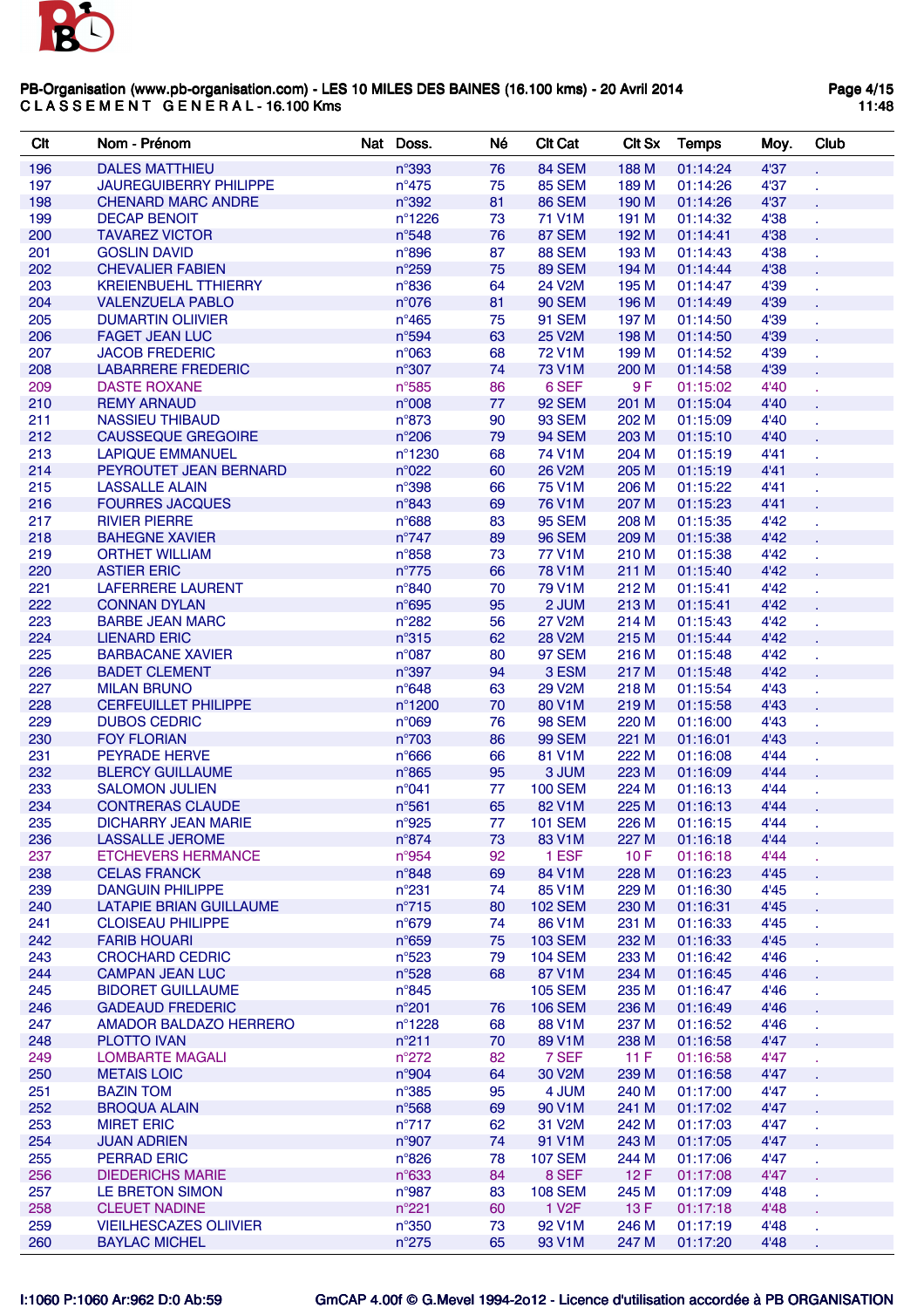

| Clt | Nom - Prénom               | Nat Doss.        | Né | <b>CIt Cat</b>      | <b>CIt Sx</b> | <b>Temps</b> | Moy. | Club |
|-----|----------------------------|------------------|----|---------------------|---------------|--------------|------|------|
| 261 | <b>MARTINEZ JEROME</b>     | $n^{\circ}$ 566  | 75 | <b>109 SEM</b>      | 248 M         | 01:17:20     | 4'48 |      |
| 262 | <b>MARTINEZ ANTHONY</b>    | $n^{\circ}567$   | 73 | 94 V1M              | 249 M         | 01:17:23     | 4'48 |      |
| 263 | <b>FORT JEAN MICHEL</b>    | $n^{\circ}416$   |    | <b>110 SEM</b>      | 250 M         | 01:17:27     | 4'49 |      |
| 264 | <b>DESMARES CHRISTOPHE</b> | $n^{\circ}328$   | 65 | 95 V1M              | 251 M         | 01:17:31     | 4'49 |      |
| 265 | <b>BONNENOUVELLE ERIC</b>  | $n^{\circ}241$   | 64 | 32 V2M              | 252 M         | 01:17:36     | 4'49 |      |
| 266 | <b>DARRICAU SERGE</b>      | $n^{\circ}$ 1211 | 64 | 33 V2M              | 253 M         | 01:17:38     | 4'49 |      |
| 267 | <b>OUGIER STEPHANE</b>     | $n^{\circ}942$   | 67 | 96 V1M              | 254 M         | 01:17:41     | 4'49 |      |
| 268 | <b>CAZENAVE LAURENT</b>    | $n^{\circ}786$   | 71 | 97 V1M              | 255 M         | 01:17:41     | 4'49 |      |
| 269 | <b>ALLAIN FABRICE</b>      | $n^{\circ}100$   | 78 | <b>111 SEM</b>      | 256 M         | 01:17:42     | 4'50 |      |
| 270 | <b>MINJOT FREDERIC</b>     | $n^{\circ}$ 823  | 68 | 98 V1M              | 257 M         | 01:17:44     | 4'50 |      |
| 271 | <b>LARRIEU ARNAUD</b>      | $n^{\circ}305$   | 85 | <b>112 SEM</b>      | 258 M         | 01:17:51     | 4'50 |      |
| 272 | <b>ESQURIAL MATHIEU</b>    | n°760            | 84 | <b>113 SEM</b>      | 259 M         | 01:17:51     | 4'50 |      |
| 273 | <b>CASTAGNET FREDERIC</b>  | $n^{\circ}203$   | 64 | 34 V2M              | 260 M         | 01:17:51     | 4'50 |      |
| 274 | <b>FRIEDMAN DANIEL</b>     | $n^{\circ}481$   | 49 | 8 V3M               | 261 M         | 01:17:52     | 4'50 |      |
| 275 | <b>JOUVET FREDERIC</b>     | $n^{\circ}541$   | 73 | 99 V1M              | 262 M         | 01:17:52     | 4'50 |      |
| 276 | SOUQUES JEAN PIERRE        | $n^{\circ}312$   | 67 | 100 V1M             | 263 M         | 01:17:53     | 4'50 |      |
| 277 | <b>FAGET DOMINIQUE</b>     | $n^{\circ}125$   | 67 | 4 V1F               | 14 F          | 01:17:53     | 4'50 |      |
| 278 | DUCOURNEAU JEAN BERNARD    | $n^{\circ}439$   | 55 | 35 V2M              | 264 M         | 01:17:54     | 4'50 |      |
| 279 | <b>BAUDRAND MICHEL</b>     | $n^{\circ}645$   | 60 | 36 V2M              | 265 M         | 01:17:59     | 4'51 |      |
| 280 | <b>BANOS SYLVAIN</b>       | $n^{\circ}311$   | 80 | <b>114 SEM</b>      | 266 M         | 01:18:03     | 4'51 |      |
| 281 | <b>DUBERTRAND FABIEN</b>   | n°093            | 77 | <b>115 SEM</b>      | 267 M         | 01:18:03     | 4'51 |      |
| 282 | DE LAGOUTINE CHRISTOPHE    | $n^{\circ}082$   | 62 | 37 V2M              | 268 M         | 01:18:04     | 4'51 |      |
| 283 | <b>RENARD ALAIN</b>        | $n^{\circ}123$   | 44 | 1 V4M               | 269 M         | 01:18:05     | 4'51 |      |
| 284 | <b>BALESTE SYLVIE</b>      | $n^{\circ}468$   | 63 | 2 V <sub>2</sub> F  | 15 F          | 01:18:07     | 4'51 |      |
| 285 | <b>DUBOS JEAN SERGE</b>    | $n^{\circ}409$   | 52 | 9 V3M               | 270 M         | 01:18:08     | 4'51 |      |
| 286 | <b>COINCE ALEXIS</b>       | $n^{\circ}371$   | 88 | <b>116 SEM</b>      | 271 M         | 01:18:09     | 4'51 |      |
| 287 | <b>VALLE STEPHANE</b>      | $n^{\circ}052$   | 74 | 101 V1M             | 272 M         | 01:18:11     | 4'51 |      |
| 288 | <b>DUBERTRAND ERIC</b>     | $n^{\circ}234$   | 73 | 102 V1M             | 273 M         | 01:18:14     | 4'52 |      |
| 289 | <b>SEIXO JOSE</b>          | $n^{\circ}$ 1214 | 65 | 103 V1M             | 274 M         | 01:18:14     | 4'52 |      |
| 290 | <b>PINSOLLE PASCAL</b>     | $n^{\circ}074$   | 80 | <b>117 SEM</b>      | 275 M         | 01:18:16     | 4'52 |      |
| 291 | <b>TURCZYNSKI NICOLAS</b>  | $n^{\circ}841$   | 81 | <b>118 SEM</b>      | 276 M         | 01:18:16     | 4'52 |      |
| 292 | <b>CHAPTAL GILLES</b>      | n°1219           | 69 | 104 V1M             | 277 M         | 01:18:18     | 4'52 |      |
| 293 | <b>GRASSI DIDIER</b>       | n°502            | 71 | 105 V1M             | 278 M         | 01:18:19     | 4'52 |      |
| 294 | <b>LARREGLE FRANCOIS</b>   | $n^{\circ}$ 197  | 81 | <b>119 SEM</b>      | 279 M         | 01:18:20     | 4'52 |      |
| 295 | <b>COINCE THIERRY</b>      | $n^{\circ}195$   | 61 | 38 V2M              | 280 M         | 01:18:21     | 4'52 |      |
| 296 | <b>LOUSTALET FREDERIC</b>  | n°501            | 73 | 5 V1F               | 16F           | 01:18:21     | 4'52 |      |
| 297 | <b>NOGARE BERNARD</b>      | $n^{\circ}067$   | 63 | 39 V <sub>2</sub> M | 281 M         | 01:18:25     | 4'52 |      |
| 298 | <b>LOUSTAU OLIIVIER</b>    | $n^{\circ}423$   | 74 | 106 V1M             | 282 M         | 01:18:27     | 4'52 |      |
| 299 | <b>FORT DOMINIQUE</b>      | $n^{\circ}237$   | 68 | 107 V1M             | 283 M         | 01:18:28     | 4'52 |      |
| 300 | <b>LAFITTE STEPHANE</b>    | n°384            | 75 | <b>120 SEM</b>      | 284 M         | 01:18:30     | 4'52 |      |
| 301 | <b>DUCASSE ROLAND</b>      | $n^{\circ}387$   | 48 | <b>10 V3M</b>       | 285 M         | 01:18:31     | 4'53 |      |
| 302 | <b>GORHOLT SIGNE-ELISE</b> | $n^{\circ}341$   | 79 | 9 SEF               | 17F           | 01:18:39     | 4'53 |      |
| 303 | DARMAYAN STEPHANE          | $n^{\circ}614$   | 74 | 108 V1M             | 286 M         | 01:18:41     | 4'53 |      |
| 304 | <b>ZIPOLI BRUNO</b>        | $n^{\circ}728$   | 63 | 40 V2M              | 287 M         | 01:18:45     | 4'53 |      |
| 305 | PEDEUPOEY ALAIN            | $n^{\circ}$ 199  | 55 | 41 V2M              | 288 M         | 01:18:49     | 4'54 |      |
| 306 | <b>GONZALES MARC</b>       | $n^{\circ}529$   | 68 | 109 V1M             | 289 M         | 01:18:50     | 4'54 |      |
| 307 | <b>MASSON CHARMAINE</b>    | $n^{\circ}521$   | 72 | 6 V <sub>1</sub> F  | 18 F          | 01:18:52     | 4'54 |      |
| 308 | <b>MERCADIER PIERRE</b>    | $n^{\circ}635$   | 50 | <b>11 V3M</b>       | 290 M         | 01:18:55     | 4'54 |      |
| 309 | <b>BIARD AGNES</b>         | $n^{\circ}869$   | 66 | 7 V <sub>1</sub> F  | 19F           | 01:19:00     | 4'54 |      |
| 310 | <b>SAENZ THIERRY</b>       | n°1193           | 71 | 110 V1M             | 291 M         | 01:19:05     | 4'55 |      |
| 311 | DE TRUCHIS LUCIE           | $n^{\circ}976$   | 96 | 1 JUF               | 20 F          | 01:19:06     | 4'55 |      |
| 312 | <b>DE TRUCHIS MARTIN</b>   | $n^{\circ}975$   | 96 | 5 JUM               | 292 M         | 01:19:07     | 4'55 |      |
| 313 | <b>BOURGEOIS PHILIPPE</b>  | $n^{\circ}509$   | 69 | 111 V1M             | 293 M         | 01:19:07     | 4'55 |      |
| 314 | <b>LABORIE MICHEL</b>      | $n^{\circ}$ 134  | 58 | 42 V2M              | 294 M         | 01:19:14     | 4'55 |      |
| 315 | <b>LOUIS SERGE</b>         | $n^{\circ}462$   | 58 | 43 V2M              | 295 M         | 01:19:15     | 4'55 |      |
| 316 | <b>GAUTHERON DAVID</b>     | $n^{\circ}177$   | 76 | <b>121 SEM</b>      | 296 M         | 01:19:18     | 4'55 |      |
| 317 | <b>BERTREIX EVA</b>        | $n^{\circ}819$   | 69 | 8 V <sub>1</sub> F  | 21 F          | 01:19:22     | 4'56 |      |
| 318 | <b>DUBOS GUY</b>           | $n^{\circ}310$   | 52 | <b>12 V3M</b>       | 297 M         | 01:19:26     | 4'56 |      |
| 319 | <b>JAMET PASCALE</b>       | n°026            | 68 | 9 V <sub>1</sub> F  | 22 F          | 01:19:27     | 4'56 |      |
| 320 | <b>SARABANDO FERNAND</b>   | $n^{\circ}506$   | 63 | 44 V2M              | 298 M         | 01:19:30     | 4'56 |      |
| 321 | ABEROUETTE CHRISTIAN       | $n^{\circ}520$   | 58 | 45 V2M              | 299 M         | 01:19:35     | 4'57 |      |
| 322 | <b>PINAQUY BERTRAND</b>    | $n^{\circ}864$   | 77 | <b>122 SEM</b>      | 300 M         | 01:19:35     | 4'57 |      |
| 323 | <b>BERNARD PATRICE</b>     | $n^{\circ}979$   | 75 | <b>123 SEM</b>      | 301 M         | 01:19:37     | 4'57 |      |
| 324 | <b>BERHO PHILIPPE</b>      | n°933            | 66 | 112 V1M             | 302 M         | 01:19:38     | 4'57 |      |
| 325 | TULLET JEAN CLAUDE         | $n^{\circ}765$   | 41 | 2 V4M               | 303 M         | 01:19:39     | 4'57 |      |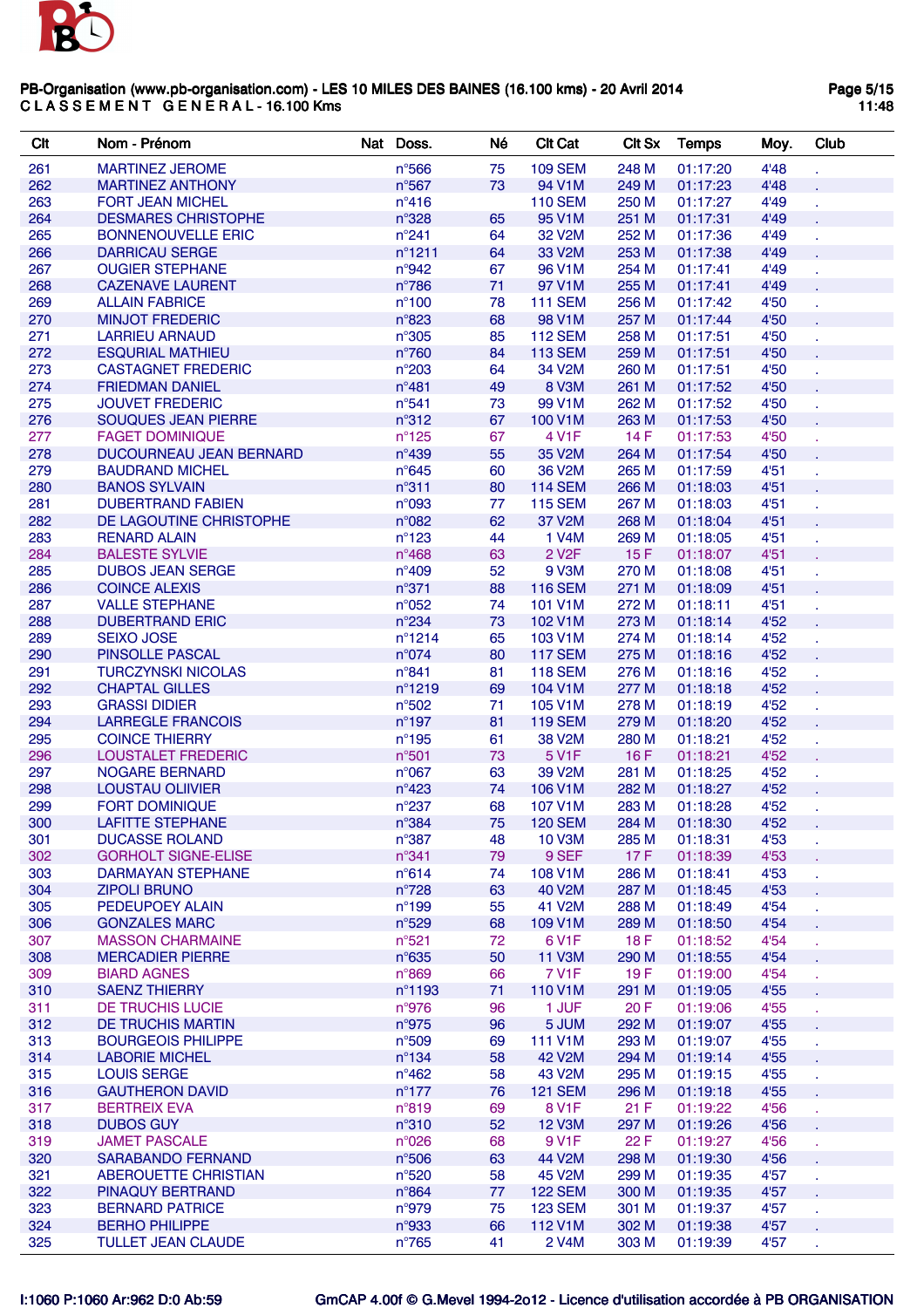

| Clt        | Nom - Prénom                                        | Nat Doss.                        | Né       | <b>CIt Cat</b>           | <b>CIt Sx</b>  | <b>Temps</b>         | Moy.         | Club |
|------------|-----------------------------------------------------|----------------------------------|----------|--------------------------|----------------|----------------------|--------------|------|
| 326        | <b>GIRAUDET NICOLAS</b>                             | $n^{\circ}641$                   | 79       | <b>124 SEM</b>           | 304 M          | 01:19:43             | 4'57         |      |
| 327        | <b>MICHAUX CHRISTIAN</b>                            | $n^{\circ}300$                   | 41       | 3 V4M                    | 305 M          | 01:19:45             | 4'57         |      |
| 328        | <b>SINSON DENIS</b>                                 | $n^{\circ}967$                   | 69       | 113 V1M                  | 306 M          | 01:19:47             | 4'57         |      |
| 329        | <b>REJSEK FRANCK</b>                                | $n^{\circ}572$                   | 65       | 114 V1M                  | 307 M          | 01:19:47             | 4'57         |      |
| 330        | <b>DUMAS ALAIN</b>                                  | n°336                            | 51       | <b>13 V3M</b>            | 308 M          | 01:19:47             | 4'57         |      |
| 331        | <b>ALFOS SERGE</b>                                  | $n^{\circ}803$                   | 69       | 115 V1M                  | 309 M          | 01:19:49             | 4'57         |      |
| 332        | PUCHEU SEBASTIEN                                    | n°562                            | 76       | <b>125 SEM</b>           | 310 M          | 01:19:51             | 4'58         |      |
| 333        | <b>LAHERRERE JEAN FRANCOIS</b>                      | $n^{\circ}778$                   | 65       | 116 V1M                  | 311 M          | 01:19:54             | 4'58         |      |
| 334        | <b>PULON ALAIN</b>                                  | $n^{\circ}$ 139                  | 65       | <b>117 V1M</b>           | 312 M          | 01:19:57             | 4'58         |      |
| 335        | <b>GOUYETTE PATRICK</b>                             | $n^{\circ}266$                   | 51       | <b>14 V3M</b>            | 313 M          | 01:20:00             | 4'58         |      |
| 336        | <b>VINCENT NADEGE</b>                               | $n^{\circ}407$                   | 60       | 3 V <sub>2</sub> F       | 23 F           | 01:20:01             | 4'58         |      |
| 337        | <b>CAPDEVILLE CORINNE</b>                           | $n^{\circ}374$                   | 66       | 10 V1F                   | 24 F           | 01:20:01             | 4'58         |      |
| 338        | <b>MESTRE FREDERIC</b>                              | n°399                            | 76       | <b>126 SEM</b>           | 314 M          | 01:20:04             | 4'58         |      |
| 339        | <b>DURET DANIEL</b>                                 | n°968                            | 61       | 46 V2M                   | 315 M          | 01:20:09             | 4'59         |      |
| 340        | <b>MIROUZE DAVID</b>                                | $n^{\circ}007$                   | 75       | <b>127 SEM</b>           | 316 M          | 01:20:14             | 4'59         |      |
| 341        | <b>DEYZAGUIRE XAVIER</b>                            | $n^{\circ}413$                   | 71       | 118 V1M                  | 317 M          | 01:20:18             | 4'59         |      |
| 342        | <b>LATRILLE ALBERT</b>                              | $n^{\circ}540$                   | 60       | 47 V2M                   | 318 M          | 01:20:20             | 4'59         |      |
| 343<br>344 | <b>BERTHON JEROME</b><br><b>VICENTE GINTHER</b>     | $n^{\circ}682$<br>$n^{\circ}762$ | 73<br>67 | 119 V1M<br>120 V1M       | 319 M<br>320 M | 01:20:21<br>01:20:23 | 4'59<br>5'00 |      |
| 345        | <b>MOREU PHILIPPE</b>                               | $n^{\circ}512$                   | 66       | 121 V1M                  | 321 M          | 01:20:26             | 5'00         |      |
| 346        | <b>DEMANGEON ROBERT</b>                             | n°1071                           | 63       | 48 V2M                   | 322 M          | 01:20:31             | 5'00         |      |
| 347        | <b>MASSABUAU LUC</b>                                | $n^{\circ}274$                   | 59       | 49 V2M                   | 323 M          | 01:20:32             | 5'00         |      |
| 348        | <b>FOLL FRANCK</b>                                  | $n^{\circ}113$                   | 66       | 122 V1M                  | 324 M          | 01:20:34             | 5'00         |      |
| 349        | <b>SALLABERRY FABIEN</b>                            | $n^{\circ}155$                   | 73       | 123 V1M                  | 325 M          | 01:20:36             | 5'00         |      |
| 350        | <b>POUMIROL LAURENT</b>                             | n°936                            | 70       | 124 V1M                  | 326 M          | 01:20:43             | 5'01         |      |
| 351        | <b>ESPUNA PHILIPPE</b>                              | $n^{\circ}770$                   | 74       | 125 V1M                  | 327 M          | 01:20:44             | 5'01         |      |
| 352        | <b>DUBERT JULIEN</b>                                | $n^{\circ}408$                   | 80       | <b>128 SEM</b>           | 328 M          | 01:20:46             | 5'01         |      |
| 353        | <b>LAGARDERE ROLAND</b>                             | $n^{\circ}$ 131                  | 61       | 50 V2M                   | 329 M          | 01:20:47             | 5'01         |      |
| 354        | <b>LOTTIN CHRISTOPHE</b>                            | $n^{\circ}262$                   | 70       | 126 V1M                  | 330 M          | 01:20:47             | 5'01         |      |
| 355        | <b>ROY STEPHANE</b>                                 | n°303                            | 65       | <b>127 V1M</b>           | 331 M          | 01:20:48             | 5'01         |      |
| 356        | <b>LEFRETEUR PATRICK</b>                            | $n^{\circ}822$                   | 60       | 51 V2M                   | 332 M          | 01:20:49             | 5'01         |      |
| 357        | <b>CHARDIN CEDRIC</b>                               | $n^{\circ}824$                   | 80       | <b>129 SEM</b>           | 333 M          | 01:20:52             | 5'01         |      |
| 358        | <b>DUBOIS VALERIE</b>                               | $n^{\circ}474$                   | 66       | <b>11 V1F</b>            | 25 F           | 01:20:58             | 5'02         |      |
| 359        | <b>BADUEL JEAN BATISTE</b>                          | n°945                            | 84       | <b>130 SEM</b>           | 334 M          | 01:21:00             | 5'02         |      |
| 360        | <b>DAUREL EMANUEL</b>                               | $n^{\circ}161$                   | 54       | <b>15 V3M</b>            | 335 M          | 01:21:01             | 5'02         |      |
| 361        | <b>AUZOLLE LIONEL</b>                               | $n^{\circ}368$                   | 73       | 128 V1M                  | 336 M          | 01:21:03             | 5'02         |      |
| 362        | <b>DOURTHE CELINE</b>                               | n°396                            | 91       | <b>10 SEF</b>            | 26 F           | 01:21:05             | 5'02         |      |
| 363        | <b>LOIREAU MARCEL</b>                               | $n^{\circ}456$                   | 70       | 129 V1M                  | 337 M          | 01:21:08             | 5'02         |      |
| 364        | <b>GONCAVES LOPES JOSE</b>                          | n°299                            | 64       | 52 V2M                   | 338 M          | 01:21:08             | 5'02         |      |
| 365        | <b>LOUPIEN DOMINIQUE</b>                            | $n^{\circ}270$                   | 70       | 130 V1M                  | 339 M          | 01:21:10             | 5'02         |      |
| 366        | <b>HUGON DIMITRI</b>                                | $n^{\circ}701$                   | 68       | 131 V1M                  | 340 M          | 01:21:14             | 5'03         |      |
| 367        | <b>WOEHLING SANDRA</b>                              | $n^{\circ}828$                   | 73       | <b>12 V1F</b>            | 27 F           | 01:21:17             | 5'03         |      |
| 368        | <b>GAUBERT MICKAEL</b>                              | n°040                            | 80       | <b>131 SEM</b>           | 341 M          | 01:21:17             | 5'03         |      |
| 369        | <b>CAULONQUE LAURENT</b>                            | $n^{\circ}149$                   | 69       | 132 V1M                  | 342 M          | 01:21:18             | 5'03         |      |
| 370        | <b>COMAMALA KARINE</b>                              | n°829                            | 72       | 13 V1F                   | 28 F           | 01:21:18             | 5'03         |      |
| 371        | <b>BAREGE PASCAL</b>                                | n°049                            | 67       | 133 V1M                  | 343 M          | 01:21:18             | 5'03         |      |
| 372        | <b>LAPEYRE ERIC</b>                                 | $n^{\circ}401$                   | 63       | 53 V2M                   | 344 M          | 01:21:24             | 5'03         |      |
| 373        | <b>GONCALVES DOMINIQUE</b>                          | $n^{\circ}473$                   |          | <b>132 SEM</b>           | 345 M          | 01:21:25             | 5'03         |      |
| 374        | <b>BASTIAT ALAIN</b>                                | n°319                            | 62       | 54 V2M                   | 346 M          | 01:21:27             | 5'03         |      |
| 375        | <b>CELSE DOMINIQUE</b>                              | $n^{\circ}$ 744                  | 76       | <b>133 SEM</b>           | 347 M          | 01:21:28             | 5'04         |      |
| 376        | <b>LOPEZ LAURENCE</b>                               | n°080                            | 58       | 4 V <sub>2</sub> F       | 29 F           | 01:21:29             | 5'04         |      |
| 377        | <b>MORALES BERTRAND</b>                             | $n^{\circ}324$                   | 76       | <b>134 SEM</b>           | 348 M          | 01:21:30             | 5'04         |      |
| 378        | <b>MARCOS JEAN MICHEL</b>                           | $n^{\circ}347$                   | 66       | 134 V1M                  | 349 M          | 01:21:41             | 5'04         |      |
| 379        | <b>MARTINEZ FREDERIC</b><br><b>RAVACHE PHILIPPE</b> | $n^{\circ}727$                   | 66       | 135 V1M                  | 350 M          | 01:21:42             | 5'04         |      |
| 380<br>381 | <b>DUSSAULT MICHAEL</b>                             | n°1205<br>$n^{\circ}505$         | 62<br>75 | 55 V2M<br><b>135 SEM</b> | 351 M<br>352 M | 01:21:44<br>01:21:49 | 5'05<br>5'05 |      |
| 382        | <b>MICHEL JEAN FRANCOIS</b>                         | $n^{\circ}749$                   | 68       | 136 V1M                  | 353 M          |                      | 5'05         |      |
| 383        | <b>CAPBERN ISABELLE</b>                             | $n^{\circ}1227$                  | 68       | 14 V1F                   | 30 F           | 01:21:51<br>01:21:52 | 5'05         |      |
| 384        | <b>SALLABERRY MARGOT</b>                            | n°062                            | 61       | 5 V <sub>2</sub> F       | 31 F           | 01:21:53             | 5'05         |      |
| 385        | <b>CABANAC JEAN MICHEL</b>                          | $n^{\circ}298$                   | 58       | 56 V2M                   | 354 M          | 01:21:59             | 5'06         |      |
| 386        | <b>LAURENS SEBASTIEN</b>                            | $n^{\circ}876$                   | 70       | <b>137 V1M</b>           | 355 M          | 01:21:59             | 5'06         |      |
| 387        | CATHELINEAU JEAN JACQUES                            | $n^{\circ}624$                   | 61       | 57 V2M                   | 356 M          | 01:22:03             | 5'06         |      |
| 388        | <b>HERVE GWENAELLE</b>                              | $n^{\circ}364$                   | 86       | <b>11 SEF</b>            | 32 F           | 01:22:04             | 5'06         |      |
| 389        | <b>RENAUX CATHY</b>                                 | n°922                            | 63       | 6 V <sub>2</sub> F       | 33 F           | 01:22:08             | 5'06         |      |
| 390        | <b>CONDAT PHILIPPE</b>                              | n°025                            | 65       | 138 V1M                  | 357 M          | 01:22:16             | 5'07         |      |
|            |                                                     |                                  |          |                          |                |                      |              |      |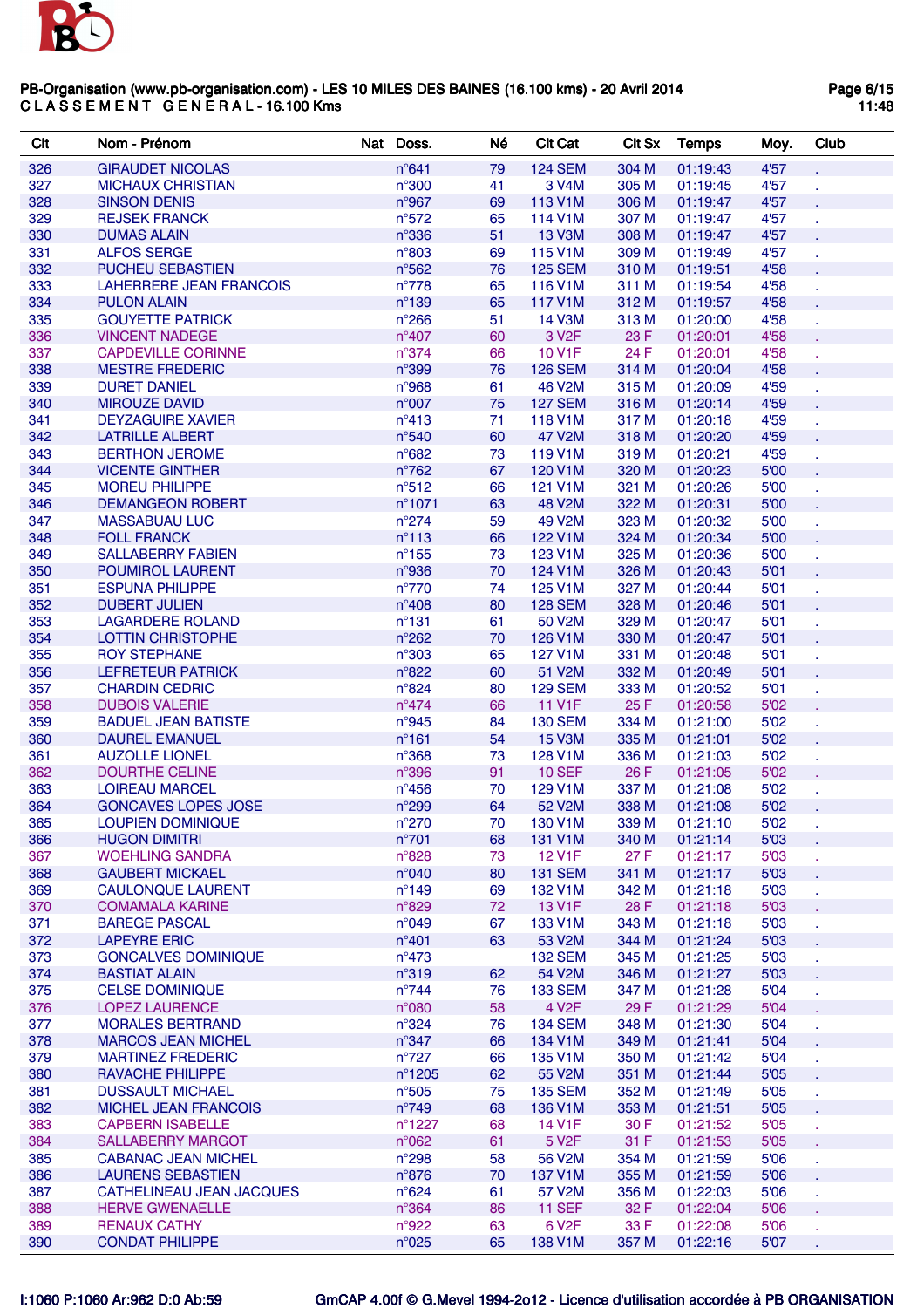

| Clt        | Nom - Prénom                                            | Nat Doss.                        | Né       | <b>CIt Cat</b>                  | <b>CIt Sx</b> | <b>Temps</b> | Moy.         | Club |
|------------|---------------------------------------------------------|----------------------------------|----------|---------------------------------|---------------|--------------|--------------|------|
| 391        | <b>MUNICO BERNARD</b>                                   | $n^{\circ}421$                   | 49       | <b>16 V3M</b>                   | 358 M         | 01:22:19     | 5'07         |      |
| 392        | <b>HONS ELODIE</b>                                      | $n^{\circ}431$                   | 85       | <b>12 SEF</b>                   | 34 F          | 01:22:21     | 5'07         |      |
| 393        | <b>SECHEYRON GUILLAUME</b>                              | $n^{\circ}788$                   | 77       | <b>136 SEM</b>                  | 359 M         | 01:22:21     | 5'07         |      |
| 394        | <b>MARTINEZ JEREMY</b>                                  | $n^{\circ}432$                   | 85       | <b>137 SEM</b>                  | 360 M         | 01:22:22     | 5'07         |      |
| 395        | <b>CANDAU JACQUES</b>                                   | $n^{\circ}677$                   | 58       | 58 V2M                          | 361 M         | 01:22:26     | 5'07         |      |
| 396        | <b>RIVIERE CHRISTOPHE</b>                               | $n^{\circ}216$                   | 70       | 139 V1M                         | 362 M         | 01:22:29     | 5'07         |      |
| 397        | <b>CHAFAI PHILIPPE</b>                                  | $n^{\circ}077$                   | 61       | 59 V2M                          | 363 M         | 01:22:30     | 5'07         |      |
| 398        | <b>HEFFNER WILLIAM</b>                                  | $n^{\circ}115$                   | 76       | <b>138 SEM</b>                  | 364 M         | 01:22:33     | 5'08         |      |
| 399        | <b>RICHARD PASCAL</b>                                   | $n^{\circ}$ 1137                 | 64       | 60 V <sub>2</sub> M             | 365 M         | 01:22:33     | 5'08         |      |
| 400        | <b>VIGER J PIERRE</b>                                   | n°1138                           | 62       | 61 V2M                          | 366 M         | 01:22:33     | 5'08         |      |
| 401        | LELEONG CLEMENCE                                        | $n^{\circ}831$                   | 76       | <b>13 SEF</b>                   | 35 F          | 01:22:34     | 5'08         |      |
| 402        | DE FRIAS JEAN PAUL                                      | $n^{\circ}343$                   | 67       | 140 V1M                         | 367 M         | 01:22:34     | 5'08         |      |
| 403        | <b>DARRICAU PHILIPPE</b>                                | $n^{\circ}$ 1210                 | 65       | 141 V1M                         | 368 M         | 01:22:35     | 5'08         |      |
| 404        | <b>GAUDET MATEO</b>                                     | $n^{\circ}757$                   | 90       | <b>139 SEM</b>                  | 369 M         | 01:22:35     | 5'08         |      |
| 405        | POUVEREAU SYLVIE                                        | $n^{\circ}458$                   | 62       | 62 V2M                          | 370 M         | 01:22:37     | 5'08         |      |
| 406        | <b>WALENCIAK THIERRY</b>                                | $n^{\circ}159$                   | 59       | 63 V2M                          | 371 M         | 01:22:39     | 5'08         |      |
| 407        | <b>VERDEUN SANDRINE</b>                                 | $n^{\circ}158$                   | 63       | 7 V <sub>2</sub> F              | 36 F          | 01:22:39     | 5'08         |      |
| 408        | <b>LADOUES JEAN PHILIPPE</b>                            | $n^{\circ}799$                   | 73       | 142 V1M                         | 372 M         | 01:22:42     | 5'08         |      |
| 409        | PREVOST FRANCK                                          | $n^{\circ}247$                   | 74       | 143 V1M                         | 373 M         | 01:22:44     | 5'08         |      |
| 410        | <b>DUPOUY BLANCARDI CAROLE</b>                          | n°1195                           | 74       | 15 V1F                          | 37 F          | 01:22:47     | 5'08         |      |
| 411        | <b>LAPEZE JULIEN</b>                                    | n°931                            | 83       | <b>140 SEM</b>                  | 374 M         | 01:22:49     | 5'09         |      |
| 412        | <b>DUPIN LOIC</b>                                       | $n^{\circ}$ 1223                 | 75       | <b>141 SEM</b>                  | 375 M         | 01:22:51     | 5'09         |      |
| 413        | <b>BAREYT POUYSEGUR NATHALIE</b>                        | $n^{\circ}710$                   | 79       | <b>14 SEF</b>                   | 38 F          | 01:22:53     | 5'09         |      |
| 414        | <b>GIROMPAIRE CATHERINE</b>                             | $n^{\circ}486$                   | 68       | 16 V1F                          | 39 F          | 01:22:54     | 5'09         |      |
| 415        | <b>LAFITTE THIERRY</b>                                  | $n^{\circ}838$                   | 64       | 64 V2M                          | 376 M         | 01:22:54     | 5'09         |      |
| 416        | <b>LERCHUNDI CHRISTINE</b>                              | $n^{\circ}106$                   | 69       | <b>17 V1F</b>                   | 40 F          | 01:22:56     | 5'09         |      |
| 417        | <b>BREDOUX SEBASTIEN</b>                                | $n^{\circ}805$                   | 80       | <b>142 SEM</b>                  | 377 M         | 01:22:57     | 5'09         |      |
| 418        | <b>LANDRIEU SERGE</b>                                   | $n^{\circ}107$                   | 64       | 65 V2M                          | 378 M         | 01:23:01     | 5'09         |      |
| 419        | <b>FERNANDEZ JEREMIE</b>                                | $n^{\circ}493$                   | 78       | <b>143 SEM</b>                  | 379 M         | 01:23:02     | 5'09         |      |
| 420        | <b>LANGEVIN VIRGINIE</b>                                | $n^{\circ}452$                   | 72       | <b>18 V1F</b>                   | 41 F          | 01:23:05     | 5'10         |      |
| 421        | <b>MARCO LIONEL</b>                                     | $n^{\circ}488$                   | 78       | <b>144 SEM</b>                  | 380 M         | 01:23:08     | 5'10         |      |
| 422        | <b>DUHA FREDERIC</b>                                    | $n^{\circ}777$                   | 64       | 66 V2M                          | 381 M         | 01:23:11     | 5'10         |      |
| 423        | <b>LAMARQUE NICOLAS</b>                                 | $n^{\circ}978$                   | 82       | <b>145 SEM</b>                  | 382 M         | 01:23:12     | 5'10         |      |
| 424        | <b>GAUJACQ FABRICE</b>                                  | n°061                            | 71       | 144 V1M                         | 383 M         | 01:23:12     | 5'10         |      |
| 425        | ROSENTRAUB JULIEN                                       | $n^{\circ}434$                   | 75       | <b>146 SEM</b>                  | 384 M         | 01:23:14     | 5'10         |      |
| 426        | <b>SALVADO BRUNO</b>                                    | $n^{\circ}459$                   | 76       | <b>147 SEM</b>                  | 385 M         | 01:23:18     | 5'10         |      |
| 427        | <b>FISCHER SYLVAIN</b>                                  | $n^{\circ}763$                   | 54       | <b>17 V3M</b>                   | 386 M         | 01:23:20     | 5'11         |      |
| 428        | <b>MULLER JULIEN</b>                                    | $n^{\circ}583$                   | 84       | <b>148 SEM</b>                  | 387 M         | 01:23:22     | 5'11         |      |
| 429        | <b>LANDREAU NICOLAS</b>                                 | $n^{\circ}$ 1213                 | 80       | <b>149 SEM</b>                  | 388 M         | 01:23:23     | 5'11         |      |
| 430        | <b>PRUNIER CHRISTOPHE</b>                               | $n^{\circ}708$                   | 71       | 145 V1M                         | 389 M         | 01:23:23     | 5'11         |      |
| 431        | LAFOND-PUYO STEPHANE                                    | $n^{\circ}820$                   | 71       | 146 V1M                         | 390 M         | 01:23:23     | 5'11         |      |
| 432        | <b>VALDES ANACLETO</b>                                  | $n^{\circ}842$                   |          | <b>150 SEM</b>                  | 391 M         | 01:23:24     | 5'11         |      |
| 433        | <b>RECHOU PIERRE</b>                                    | $n^{\circ}078$                   | 73       | 147 V1M                         | 392 M         | 01:23:25     | 5'11         |      |
| 434        | <b>ARAZOLA MAUD</b>                                     | $n^{\circ}816$                   | 76       | <b>15 SEF</b>                   | 42 F          | 01:23:29     | 5'11         |      |
| 435        | <b>CROS GUILLAUME</b>                                   | $n^{\circ}846$                   | 73       | 148 V1M                         | 393 M         | 01:23:32     | 5'11         |      |
| 436        | <b>CORRIHONS SYLVIE</b>                                 | n°1196                           | 70       | <b>19 V1F</b>                   | 43 F          | 01:23:33     | 5'11         |      |
| 437        | <b>CHIRLE DAVID</b>                                     | $n^{\circ}847$                   | 75       | <b>151 SEM</b>                  | 394 M         | 01:23:37     | 5'12         |      |
| 438        | <b>MAUREL JULIEN</b>                                    | $n^{\circ}746$                   | 80       | <b>152 SEM</b>                  | 395 M         | 01:23:39     | 5'12         |      |
| 439        | <b>URTHALER DAVID</b>                                   | $n^{\circ}388$                   | 70       | 149 V1M                         | 396 M         | 01:23:39     | 5'12         |      |
| 440        | <b>BERNETEAU DAN</b>                                    | $n^{\circ}866$                   | 76       | <b>153 SEM</b>                  | 397 M         | 01:23:39     | 5'12         |      |
| 441        | <b>HAMELIN JEAN CLAUDE</b>                              | $n^{\circ}639$                   | 46       | <b>18 V3M</b>                   | 398 M         | 01:23:40     | 5'12         |      |
| 442        | <b>MARCOS DOMINIQUE</b>                                 | $n^{\circ}346$                   | 70       | 20 V1F                          | 44 F          | 01:23:43     | 5'12         |      |
| 443        | <b>CLAVEL PATRICK</b>                                   | $n^{\circ}236$                   | 65       | 150 V1M                         | 399 M         | 01:23:44     | 5'12         |      |
| 444        | LE BOULLUEC VALERIE                                     | $n^{\circ}857$                   | 73       | 21 V1F                          | 45 F          | 01:23:47     | 5'12         |      |
| 445        | <b>GRUSZKA DIDIER</b>                                   | $n^{\circ}807$                   | 59       | 67 V2M                          | 400 M         | 01:23:47     | 5'12         |      |
| 446        | <b>GRUSZKA DANIELLE</b>                                 | $n^{\circ}808$                   | 60       | 8 V <sub>2</sub> F              | 46 F          | 01:23:47     | 5'12         |      |
| 447        | <b>FERRAND CATHERINE</b>                                | $n^{\circ}649$                   | 60       | 9 V <sub>2</sub> F              | 47 F          | 01:23:53     | 5'13         |      |
| 448        | <b>ALAMINOS JOSE</b>                                    | n°946                            | 72       | 151 V1M                         | 401 M         | 01:23:58     | 5'13         |      |
| 449        | <b>DAUGREILH ALAIN</b>                                  | $n^{\circ}$ 126                  | 74       | 152 V1M                         | 402 M         | 01:23:59     | 5'13         |      |
| 450        | <b>OKRESIK BERNARD</b>                                  | $n^{\circ}653$                   | 61       | 68 V2M                          | 403 M         | 01:24:01     | 5'13         |      |
| 451        | <b>LLINAS THIERRY</b>                                   | $n^{\circ}729$                   | 60       | 69 V2M                          | 404 M         | 01:24:04     | 5'13         |      |
| 452        | <b>GONZALES BLAS PATRICIA</b>                           | $n^{\circ}662$                   | 81       | <b>16 SEF</b>                   | 48 F          | 01:24:09     | 5'14         |      |
| 453        | <b>GONZALES BLAS LAURA</b>                              | $n^{\circ}661$                   | 81       | <b>17 SEF</b>                   | 49 F          | 01:24:10     | 5'14         |      |
| 454<br>455 | <b>GRAJEWSKI NATHALIE</b><br><b>DIAS SOEIRO ADRIANO</b> | $n^{\circ}461$<br>$n^{\circ}039$ | 72<br>80 | <b>22 V1F</b><br><b>154 SEM</b> | 50 F<br>405 M | 01:24:12     | 5'14<br>5'14 |      |
|            |                                                         |                                  |          |                                 |               | 01:24:15     |              |      |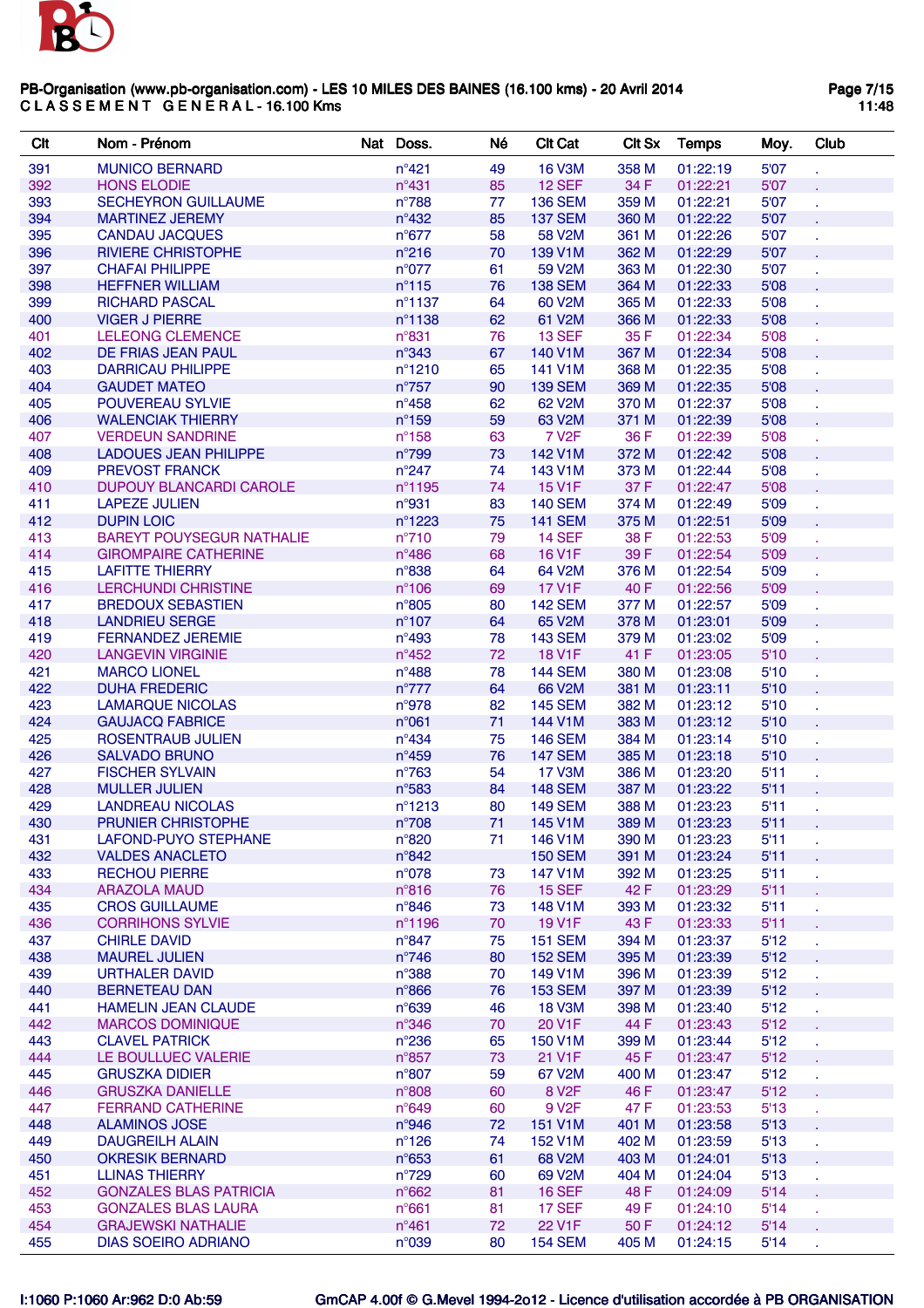

| Clt | Nom - Prénom                | Nat Doss.        | Né | <b>CIt Cat</b>      | <b>CIt Sx</b> | <b>Temps</b> | Moy. | Club |
|-----|-----------------------------|------------------|----|---------------------|---------------|--------------|------|------|
| 456 | <b>BENOIST PATRICK</b>      | $n^{\circ}$ 893  | 56 | <b>70 V2M</b>       | 406 M         | 01:24:16     | 5'14 |      |
| 457 | <b>LARROUTURE LAURENT</b>   | $n^{\circ}223$   | 69 | 153 V1M             | 407 M         | 01:24:19     | 5'14 |      |
| 458 | <b>TAURINES STEPHANIE</b>   | $n^{\circ}$ 455  | 75 | <b>18 SEF</b>       | 51 F          | 01:24:20     | 5'14 |      |
| 459 | <b>METCHEDE OLIIVIER</b>    | n°010            | 68 | 154 V1M             | 408 M         | 01:24:21     | 5'14 |      |
| 460 | <b>DULOS CHRISTIAN</b>      | $n^{\circ}622$   | 58 | 71 V2M              | 409 M         | 01:24:21     | 5'14 |      |
| 461 | <b>DIEHL MICKAEL</b>        | $n^{\circ}$ 1237 | 79 | <b>155 SEM</b>      | 410 M         | 01:24:22     | 5'14 |      |
| 462 | <b>METCHEDE JEROME</b>      | n°534            | 76 | <b>156 SEM</b>      | 411 M         | 01:24:22     | 5'14 |      |
| 463 | <b>LEVET PATRICK</b>        | $n^{\circ}752$   | 53 | <b>19 V3M</b>       | 412 M         | 01:24:24     | 5'14 |      |
| 464 | <b>LATOURNERIE MURIEL</b>   | $n^{\circ}089$   | 73 | 23 V1F              | 52 F          | 01:24:24     | 5'15 |      |
| 465 | LATOURNERIE STEPHANE        | $n^{\circ}088$   | 72 | 155 V1M             | 413 M         | 01:24:26     | 5'15 |      |
| 466 | <b>PIDOU ALAIN</b>          | $n^{\circ}402$   | 66 | 156 V1M             | 414 M         | 01:24:27     | 5'15 |      |
| 467 | <b>MICHEL VERONIQUE</b>     | $n^{\circ}750$   | 70 | 24 V1F              | 53 F          | 01:24:28     | 5'15 |      |
| 468 | <b>FICHOT JULIEN</b>        | $n^{\circ}647$   | 80 | <b>157 SEM</b>      | 415 M         | 01:24:28     | 5'15 |      |
| 469 | <b>BICNAU LAURENT</b>       | $n^{\circ}886$   | 78 | <b>158 SEM</b>      | 416 M         | 01:24:37     | 5'15 |      |
| 470 | <b>FAGET BRUNO</b>          | n°015            | 72 | 157 V1M             | 417 M         | 01:24:38     | 5'15 |      |
|     | <b>SALLENAVE MATHIEU</b>    | $n^{\circ}782$   | 87 | <b>159 SEM</b>      |               | 01:24:39     | 5'15 |      |
| 471 |                             | n°559            |    |                     | 418 M         |              |      |      |
| 472 | MIMBIELLE CHRISTOPHE        |                  | 68 | 158 V1M             | 419 M         | 01:24:43     | 5'16 |      |
| 473 | <b>MURAT CHRISTOPHE</b>     | $n^{\circ}516$   | 70 | 159 V1M             | 420 M         | 01:24:43     | 5'16 |      |
| 474 | <b>DA EIRA MARION</b>       | n°903            | 66 | 25 V1F              | 54 F          | 01:24:43     | 5'16 |      |
| 475 | <b>GOBIN-FOYS LAURENT</b>   | $n^{\circ}$ 656  | 74 | 160 V1M             | 421 M         | 01:24:46     | 5'16 |      |
| 476 | <b>LAPEGUE LAURENT</b>      | $n^{\circ}827$   | 74 | 161 V1M             | 422 M         | 01:24:46     | 5'16 |      |
| 477 | <b>FRISOU MATHIEU</b>       | $n^{\circ}$ 1216 | 78 | <b>160 SEM</b>      | 423 M         | 01:24:46     | 5'16 |      |
| 478 | <b>BRUN NICOLE</b>          | $n^{\circ}287$   | 69 | 26 V1F              | 55 F          | 01:24:47     | 5'16 |      |
| 479 | <b>ALVES TERESA</b>         | $n^{\circ}577$   |    | <b>19 SEF</b>       | 56 F          | 01:24:48     | 5'16 |      |
| 480 | <b>RICOTTI EVELYNE</b>      | n°342            | 59 | 10 V <sub>2</sub> F | 57 F          | 01:24:51     | 5'16 |      |
| 481 | <b>REIGNIER PIERRE</b>      | $n^{\circ}365$   | 70 | 162 V1M             | 424 M         | 01:24:51     | 5'16 |      |
| 482 | <b>RABOUTET JOEL</b>        | n°839            | 61 | <b>72 V2M</b>       | 425 M         | 01:24:53     | 5'16 |      |
| 483 | <b>LACAVE VINCENT</b>       | n°908            | 71 | 163 V1M             | 426 M         | 01:24:55     | 5'16 |      |
| 484 | <b>BROUART JEROME</b>       | $n^{\circ}$ 563  | 73 | 164 V1M             | 427 M         | 01:24:56     | 5'17 |      |
| 485 | <b>LACAZE JEAN PAUL</b>     | n°519            | 59 | 73 V <sub>2</sub> M | 428 M         | 01:24:56     | 5'17 |      |
| 486 | <b>JOURDAN AURELIE</b>      | $n^{\circ}145$   | 79 | <b>20 SEF</b>       | 58 F          | 01:24:57     | 5'17 |      |
| 487 | <b>LESGOURGUES JEROME</b>   | $n^{\circ}629$   |    | <b>161 SEM</b>      | 429 M         | 01:24:57     | 5'17 |      |
| 488 | <b>LACAZE STEPHANE</b>      | $n^{\circ}630$   | 70 | 165 V1M             | 430 M         | 01:24:57     | 5'17 |      |
| 489 | <b>GIRAUD LEONCE</b>        | n°004            | 90 | <b>162 SEM</b>      | 431 M         | 01:24:59     | 5'17 |      |
| 490 | <b>GERBAUD ALAIN</b>        | $n^{\circ}575$   | 51 | <b>20 V3M</b>       | 432 M         | 01:25:00     | 5'17 |      |
| 491 | <b>SOUVERAIN CHRISTOPHE</b> | $n^{\circ}492$   | 66 | 166 V1M             | 433 M         | 01:25:02     | 5'17 |      |
| 492 | <b>TROTTIER JACQUES</b>     | n°901            | 68 | 167 V1M             | 434 M         | 01:25:02     | 5'17 |      |
| 493 | <b>TROTTIER SYLVIE</b>      | n°902            | 69 | 27 V1F              | 59 F          | 01:25:02     | 5'17 |      |
|     | ARNAULD DE SARTRE SABINE    |                  |    |                     |               |              |      |      |
| 494 |                             | n°358            | 77 | <b>21 SEF</b>       | 60 F          | 01:25:07     | 5'17 |      |
| 495 | <b>CANDAU FRANCOISE</b>     | $n^{\circ}678$   | 63 | 11 V <sub>2</sub> F | 61 F          | 01:25:08     | 5'17 |      |
| 496 | <b>DESTIZONS PHILIPPE</b>   | $n^{\circ}$ 132  | 60 | 74 V2M              | 435 M         | 01:25:09     | 5'17 |      |
| 497 | <b>URRACA GILLES</b>        | n°503            | 70 | 168 V1M             | 436 M         | 01:25:09     | 5'17 |      |
| 498 | <b>FAUCONNIER DAVID</b>     | n°504            | 79 | <b>163 SEM</b>      | 437 M         | 01:25:12     | 5'17 |      |
| 499 | PAUTHE DOMINIQUE            | $n^{\circ}794$   | 58 | 75 V2M              | 438 M         | 01:25:13     | 5'18 |      |
| 500 | <b>LAUZERAL LAETITIA</b>    | $n^{\circ}$ 175  | 70 | 28 V1F              | 62 F          | 01:25:25     | 5'18 |      |
| 501 | <b>DUPIN MARTINE</b>        | $n^{\circ}494$   | 58 | <b>12 V2F</b>       | 63 F          | 01:25:25     | 5'18 |      |
| 502 | PELEGRY LUDOVIC             | $n^{\circ}321$   | 79 | <b>164 SEM</b>      | 439 M         | 01:25:27     | 5'18 |      |
| 503 | LAUZERAL PHILIPPE           | $n^{\circ}176$   | 71 | 169 V1M             | 440 M         | 01:25:27     | 5'18 | ä,   |
| 504 | <b>POLART THIERRY</b>       | n°1192           | 64 | 76 V2M              | 441 M         | 01:25:27     | 5'18 |      |
| 505 | <b>BAYEUX PATRICK</b>       | $n^{\circ}767$   | 67 | <b>170 V1M</b>      | 442 M         | 01:25:27     | 5'18 |      |
| 506 | <b>COLOMBET NICOLAS</b>     | n°239            | 80 | <b>165 SEM</b>      | 443 M         | 01:25:28     | 5'18 |      |
| 507 | <b>CARCEL MICHEL</b>        | $n^{\circ}860$   |    | <b>166 SEM</b>      | 444 M         | 01:25:31     | 5'19 |      |
| 508 | <b>SAINTRAPT MONIKA</b>     | $n^{\circ}215$   | 76 | <b>22 SEF</b>       | 64 F          | 01:25:34     | 5'19 |      |
| 509 | <b>LABROUCHE ALAIN</b>      | $n^{\circ}992$   | 62 | <b>77 V2M</b>       | 445 M         | 01:25:36     | 5'19 |      |
| 510 | <b>POMES NINA</b>           | n°921            | 89 | 23 SEF              | 65 F          | 01:25:37     | 5'19 |      |
| 511 | <b>BORET STEPHANIE</b>      | $n^{\circ}$ 495  | 75 | <b>24 SEF</b>       | 66 F          | 01:25:38     | 5'19 |      |
| 512 | <b>DOUCERON CHANTAL</b>     | n°958            | 61 | 13 V <sub>2</sub> F | 67 F          | 01:25:39     | 5'19 |      |
| 513 | <b>SANSENACQ XAVIER</b>     | $n^{\circ}162$   | 75 | <b>167 SEM</b>      | 446 M         | 01:25:41     | 5'19 | ä,   |
| 514 | <b>PONCE PASCAL</b>         | $n^{\circ}670$   | 73 | <b>171 V1M</b>      | 447 M         | 01:25:43     | 5'19 |      |
| 515 | <b>COSTEDOAT OLIIVIER</b>   | $n^{\circ}240$   | 62 | 78 V2M              | 448 M         | 01:25:44     | 5'19 |      |
| 516 | <b>MOUNEYRE J PIERRE</b>    | n°1074           | 53 | 21 V3M              | 449 M         | 01:25:45     | 5'20 |      |
| 517 | <b>COMBLAT STEPHANE</b>     | $n^{\circ}135$   | 78 | <b>168 SEM</b>      | 450 M         | 01:25:45     | 5'20 |      |
| 518 | <b>CAILLAS KARINE</b>       | $n^{\circ}213$   | 83 | <b>25 SEF</b>       | 68 F          | 01:25:45     | 5'20 |      |
|     |                             |                  |    |                     |               |              |      |      |
| 519 | <b>MAGNIEZ JEAN JACQUES</b> | $n^{\circ}897$   | 67 | 172 V1M             | 451 M         | 01:25:45     | 5'20 |      |
| 520 | <b>DISCAZAUX VINCENT</b>    | $n^{\circ}723$   | 65 | 173 V1M             | 452 M         | 01:25:46     | 5'20 |      |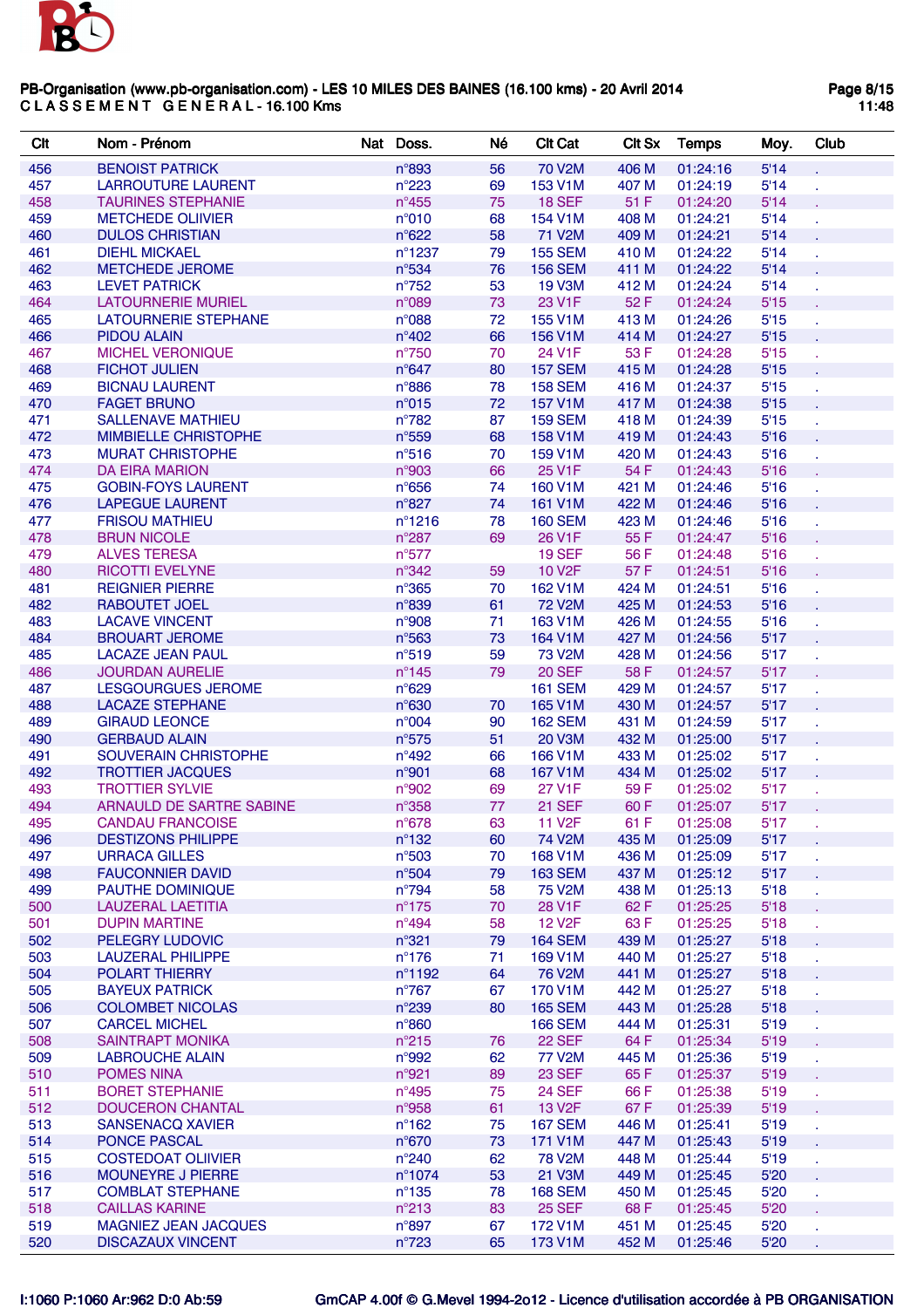

| Clt        | Nom - Prénom                                      | Nat Doss.                        | Né       | <b>CIt Cat</b>           | C <sub>It</sub> S <sub>x</sub> | <b>Temps</b>         | Moy.         | Club |
|------------|---------------------------------------------------|----------------------------------|----------|--------------------------|--------------------------------|----------------------|--------------|------|
| 521        | <b>PEDARRIEU BRUNO</b>                            | $n^{\circ}$ 714                  | 66       | 174 V1M                  | 453 M                          | 01:25:46             | 5'20         |      |
| 522        | <b>CASTEX SOPHIE</b>                              | $n^{\circ}581$                   | 71       | 29 V1F                   | 69 F                           | 01:25:47             | 5'20         |      |
| 523        | <b>MARQUE BERTRAND</b>                            | n°036                            | 63       | 79 V2M                   | 454 M                          | 01:25:47             | 5'20         |      |
| 524        | <b>MALLEN ANNE</b>                                | $n^{\circ}768$                   | 72       | 30 V1F                   | 70 F                           | 01:25:48             | 5'20         |      |
| 525        | <b>GRACIET ALINE</b>                              | $n^{\circ}316$                   | 75       | <b>26 SEF</b>            | 71 F                           | 01:25:48             | 5'20         |      |
| 526        | <b>BRIDET GERALDINE</b>                           | n°783                            | 77       | <b>27 SEF</b>            | 72 F                           | 01:25:48             | 5'20         |      |
| 527        | <b>MOUSTIE FRANCOIS</b>                           | $n^{\circ}613$                   | 59       | 80 V2M                   | 455 M                          | 01:25:53             | 5'20         |      |
| 528        | <b>BOISSEAUX SOLENNE</b>                          | $n^{\circ}250$                   | 88       | <b>28 SEF</b>            | 73 F                           | 01:25:59             | 5'20         |      |
| 529        | <b>LOUSTAU CHRISTINE</b>                          | $n^{\circ}210$                   | 55       | 14 V <sub>2</sub> F      | 74 F                           | 01:26:04             | 5'21         |      |
| 530        | <b>DURIEUX ANDRE</b>                              | $n^{\circ}640$                   | 51       | <b>22 V3M</b>            | 456 M                          | 01:26:04             | 5'21         |      |
| 531        | <b>BENAYOUN BERNARD</b>                           | $n^{\circ}664$                   | 59       | 81 V2M                   | 457 M                          | 01:26:05             | 5'21         |      |
| 532        | <b>DELPECH VINCENT</b>                            | n°930                            |          | <b>169 SEM</b>           | 458 M                          | 01:26:06             | 5'21         |      |
| 533<br>534 | <b>BELLOTTO FRANCIS</b><br><b>PEYTOURET DENIS</b> | $n^{\circ}$ 538<br>n°906         | 57<br>66 | 82 V2M<br>175 V1M        | 459 M<br>460 M                 | 01:26:07<br>01:26:08 | 5'21<br>5'21 |      |
| 535        | <b>BLET JACQUES</b>                               | $n^{\circ}628$                   | 50       | <b>23 V3M</b>            | 461 M                          | 01:26:10             | 5'21         |      |
| 536        | <b>JUSANX PIERRE</b>                              | $n^{\circ}644$                   | 70       | 176 V1M                  | 462 M                          | 01:26:10             | 5'21         |      |
| 537        | <b>LABARTHE DENIS</b>                             | $n^{\circ}167$                   | 78       | <b>170 SEM</b>           | 463 M                          | 01:26:12             | 5'21         |      |
| 538        | <b>WOLFF ERIC</b>                                 | $n^{\circ}$ 243                  | 63       | 83 V2M                   | 464 M                          | 01:26:15             | 5'21         |      |
| 539        | <b>DE BARROS JOSEPH</b>                           | $n^{\circ}$ 726                  | 67       | <b>177 V1M</b>           | 465 M                          | 01:26:15             | 5'21         |      |
| 540        | <b>REBELLER DIDIER</b>                            | n°003                            | 62       | 84 V2M                   | 466 M                          | 01:26:22             | 5'22         |      |
| 541        | <b>BROCAS GENEVIEVE</b>                           | $n^{\circ}689$                   | 62       | 15 V <sub>2</sub> F      | 75 F                           | 01:26:23             | 5'22         |      |
| 542        | <b>BUROSSE JEAN-MARC</b>                          | $n^{\circ}116$                   | 63       | 85 V2M                   | 467 M                          | 01:26:25             | 5'22         |      |
| 543        | <b>DABIN ANNE</b>                                 | $n^{\circ}576$                   | 66       | 31 V1F                   | 76 F                           | 01:26:32             | 5'22         |      |
| 544        | <b>LABORIE ISABELLE</b>                           | $n^{\circ}$ 133                  | 62       | <b>16 V2F</b>            | 77 F                           | 01:26:33             | 5'23         |      |
| 545        | PAGA ANNE-SOPHIE                                  | $n^{\circ}075$                   | 83       | <b>29 SEF</b>            | 78 F                           | 01:26:34             | 5'23         |      |
| 546        | POMAREZ EVE                                       | $n^{\circ}296$                   | 81       | <b>30 SEF</b>            | 79 F                           | 01:26:34             | 5'23         |      |
| 547        | <b>AUDARD BERNARD</b>                             | $n^{\circ}284$                   | 50       | 24 V3M                   | 468 M                          | 01:26:42             | 5'23         |      |
| 548        | <b>LAPALCE CYRIL</b>                              | $n^{\circ}754$                   | 72       | 178 V1M                  | 469 M                          | 01:26:46             | 5'23         |      |
| 549        | <b>ANTY DIDIER</b>                                | $n^{\circ}427$                   | 59       | 86 V2M                   | 470 M                          | 01:26:52             | 5'24         |      |
| 550        | <b>DENIS EVERITT AGNES</b>                        | n°923                            | 76       | <b>31 SEF</b>            | 80 F                           | 01:26:53             | 5'24         |      |
| 551        | <b>GUERMEUR LAURENT</b>                           | $n^{\circ}083$                   | 65       | 179 V1M                  | 471 M                          | 01:26:55             | 5'24         |      |
| 552        | <b>PINSOLLE AURELIEN</b>                          | $n^{\circ}306$                   | 88       | <b>171 SEM</b>           | 472 M                          | 01:26:59             | 5'24         |      |
| 553        | <b>THIRION CHRISTIAN</b>                          | $n^{\circ}608$                   | 49       | <b>25 V3M</b>            | 473 M                          | 01:26:59             | 5'24         |      |
| 554        | <b>TUTAK PIERRE</b>                               | $n^{\circ}687$                   | 81       | <b>172 SEM</b>           | 474 M                          | 01:27:02             | 5'24         |      |
| 555<br>556 | <b>DESPOKYS JEROME</b><br><b>GUTKNECHT ELODIE</b> | n°1209<br>n°379                  | 73<br>83 | 180 V1M<br><b>32 SEF</b> | 475 M<br>81 F                  | 01:27:08<br>01:27:11 | 5'25<br>5'25 |      |
| 557        | <b>BOURRAS PATRICK</b>                            | $n^{\circ}480$                   | 72       | <b>181 V1M</b>           | 476 M                          | 01:27:12             | 5'25         |      |
| 558        | <b>GIORDAN CEDRIC</b>                             | n°380                            | 73       | 182 V1M                  | 477 M                          | 01:27:12             | 5'25         | ä,   |
| 559        | <b>BOURRICAUG JEAN LOUIS</b>                      | $n^{\circ}830$                   | 64       | 87 V2M                   | 478 M                          | 01:27:15             | 5'25         |      |
| 560        | <b>DARMAILLACQ FRANCOIS</b>                       | $n^{\circ}791$                   | 67       | 183 V1M                  | 479 M                          | 01:27:15             | 5'25         |      |
| 561        | <b>BALESTE PHILIPPE</b>                           | $n^{\circ}469$                   | 64       | 88 V2M                   | 480 M                          | 01:27:16             | 5'25         |      |
| 562        | <b>GABRIEL DAVID</b>                              | $n^{\circ}496$                   | 73       | 184 V1M                  | 481 M                          | 01:27:17             | 5'25         |      |
| 563        | <b>LAPEGUE BERNARD</b>                            | $n^{\circ}430$                   | 71       | 185 V1M                  | 482 M                          | 01:27:17             | 5'25         |      |
| 564        | <b>DUMAS JEAN JACQUES</b>                         | $n^{\circ}851$                   | 62       | 89 V2M                   | 483 M                          | 01:27:20             | 5'25         |      |
| 565        | <b>ROMBAUT CYRIL</b>                              | $n^{\circ}345$                   | 73       | 186 V1M                  | 484 M                          | 01:27:20             | 5'25         |      |
| 566        | <b>RENSCHT RUTH</b>                               | $n^{\circ}$ 835                  | 66       | 32 V1F                   | 82 F                           | 01:27:24             | 5'26         |      |
| 567        | <b>DARRIGADE EMILLIE</b>                          | $n^{\circ}675$                   | 89       | <b>33 SEF</b>            | 83 F                           | 01:27:25             | 5'26         | ä,   |
| 568        | <b>BERARD MORGANE</b>                             | $n^{\circ}377$                   | 84       | <b>34 SEF</b>            | 84 F                           | 01:27:25             | 5'26         |      |
| 569        | <b>IRENFE PAUL</b>                                | n°1073                           | 60       | 90 V2M                   | 485 M                          | 01:27:26             | 5'26         |      |
| 570        | <b>CHEVRIER GUILLAUME</b>                         | $n^{\circ}669$                   | 81       | <b>173 SEM</b>           | 486 M                          | 01:27:28             | 5'26         |      |
| 571        | <b>DAVERAT MICHEL</b>                             | $n^{\circ}737$                   | 62       | 91 V2M                   | 487 M                          | 01:27:34             | 5'26         |      |
| 572        | <b>JOLY EMMANUELLE</b>                            | n°953                            | 71       | 33 V1F                   | 85 F                           | 01:27:38             | 5'27         |      |
| 573        | <b>HEMERY YANN</b>                                | n°952                            | 65       | <b>187 V1M</b>           | 488 M                          | 01:27:40             | 5'27         |      |
| 574        | <b>CARON SEBASTIEN</b>                            | $n^{\circ}325$                   | 72       | 188 V1M                  | 489 M                          | 01:27:47             | 5'27         |      |
| 575        | <b>CADIER NELLY</b>                               | $n^{\circ}212$                   | 74       | 34 V1F                   | 86 F                           | 01:27:48             | 5'27         |      |
| 576        | <b>LABORY FREDERIC</b>                            | n°938                            | 79       | <b>174 SEM</b>           | 490 M                          | 01:27:56             | 5'28         |      |
| 577<br>578 | <b>LANGON MICHEL</b><br><b>MOUYSSET DANIEL</b>    | $n^{\circ}367$<br>$n^{\circ}293$ | 45<br>63 | 26 V3M<br>92 V2M         | 491 M<br>492 M                 | 01:28:00<br>01:28:01 | 5'28<br>5'28 | ¥.   |
| 579        | ROUSSEAU JEAN FRANCOIS                            | n°013                            | 66       | 189 V1M                  | 493 M                          | 01:28:02             | 5'28         |      |
| 580        | <b>VEGAS SOCORRO</b>                              | $n^{\circ}603$                   | 65       | 35 V1F                   | 87 F                           | 01:28:05             | 5'28         |      |
| 581        | <b>DAVERAT CELINE</b>                             | $n^{\circ}738$                   | 65       | 36 V1F                   | 88 F                           | 01:28:09             | 5'28         |      |
| 582        | <b>LOMENECH ANDRE</b>                             | $n^{\circ}$ 553                  | 49       | <b>27 V3M</b>            | 494 M                          | 01:28:11             | 5'29         |      |
| 583        | NEBOUT BERTRAND                                   | n°020                            | 74       | 190 V1M                  | 495 M                          | 01:28:13             | 5'29         |      |
| 584        | <b>DARMAYAN GEORGES</b>                           | $n^{\circ}570$                   | 69       | <b>191 V1M</b>           | 496 M                          | 01:28:14             | 5'29         |      |
| 585        | <b>BOUCHET MICHEL</b>                             | $n^{\circ}671$                   | 57       | 93 V2M                   | 497 M                          | 01:28:14             | 5'29         |      |
|            |                                                   |                                  |          |                          |                                |                      |              |      |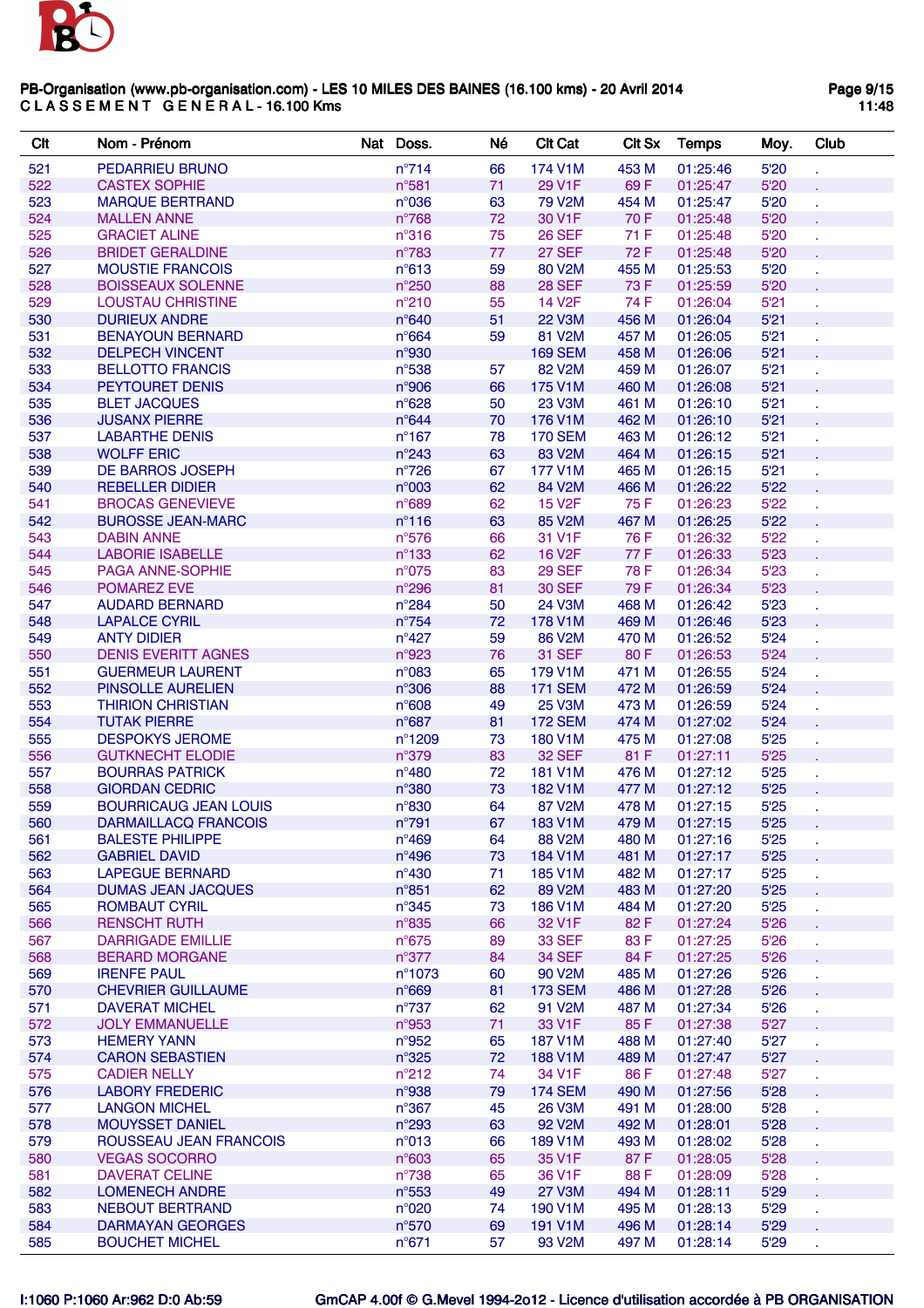

| Clt        | Nom - Prénom                                               | Nat Doss.                        | Né       | <b>CIt Cat</b>                   | <b>Clt Sx</b>  | <b>Temps</b>         | Moy.         | Club |
|------------|------------------------------------------------------------|----------------------------------|----------|----------------------------------|----------------|----------------------|--------------|------|
| 586        | <b>DJIBEDJIAN ERIC</b>                                     | $n^{\circ}564$                   | 73       | 192 V1M                          | 498 M          | 01:28:22             | 5'29         |      |
| 587        | <b>COCHEREAU FRANCOISE</b>                                 | $n^{\circ}798$                   | 66       | 37 V1F                           | 89 F           | 01:28:25             | 5'29         |      |
| 588        | <b>PINSOLLE AUDREY</b>                                     | n°092                            | 81       | <b>35 SEF</b>                    | 90 F           | 01:28:26             | 5'30         |      |
| 589        | <b>POURET ALEXIA</b>                                       | $n^{\circ}361$                   | 75       | <b>36 SEF</b>                    | 91 F           | 01:28:26             | 5'30         |      |
| 590        | LOPEZ ROZAS MIGUEL ANGEL                                   | $n^{\circ}787$                   | 59       | 94 V2M                           | 499 M          | 01:28:27             | 5'30         |      |
| 591        | <b>THOUVENOT OLIIVIER</b>                                  | $n^{\circ}085$                   | 73       | 193 V1M                          | 500 M          | 01:28:28             | 5'30         |      |
| 592        | <b>COCHEREAU OLIIVIER</b>                                  | $n^{\circ}797$                   | 70       | 194 V1M                          | 501 M          | 01:28:28             | 5'30         |      |
| 593        | <b>GUERRY JEAN PIERRE</b>                                  | $n^{\circ}741$                   | 65       | 195 V1M                          | 502 M          | 01:28:29             | 5'30         |      |
| 594        | <b>BELLEGARDE JEAN LUC</b>                                 | $n^{\circ}$ 565                  | 67       | 196 V1M                          | 503 M          | 01:28:34             | 5'30         |      |
| 595        | <b>SIMON JEAN PAUL</b>                                     | $n^{\circ}323$                   | 57       | 95 V2M                           | 504 M          | 01:28:38             | 5'30         |      |
| 596        | <b>CANGUILHEM PATRICIA</b>                                 | $n^{\circ}713$                   | 76       | <b>37 SEF</b>                    | 92 F           | 01:28:40             | 5'30         |      |
| 597        | <b>NEGRE ALAIN</b>                                         | n°910                            |          | <b>175 SEM</b>                   | 505 M          | 01:28:40             | 5'30         |      |
| 598<br>599 | <b>TRICHARD SARAH</b><br><b>MASSARI MICKAEL</b>            | n°508<br>$n^{\circ}927$          |          | <b>38 SEF</b><br><b>176 SEM</b>  | 93 F<br>506 M  | 01:28:41<br>01:28:42 | 5'30<br>5'31 |      |
| 600        | <b>DURIEUX SAMUEL</b>                                      | $n^{\circ}732$                   | 71       | <b>197 V1M</b>                   | 507 M          | 01:28:43             | 5'31         |      |
| 601        | <b>MONDON ANAIS</b>                                        | $n^{\circ}404$                   | 86       | <b>39 SEF</b>                    | 94 F           | 01:28:43             | 5'31         |      |
| 602        | <b>LITAUDON CAMILLE</b>                                    | $n^{\circ}$ 545                  | 89       | <b>40 SEF</b>                    | 95 F           | 01:28:43             | 5'31         |      |
| 603        | <b>MEYNARD FRANCIS</b>                                     | $n^{\circ}405$                   | 63       | 96 V2M                           | 508 M          | 01:28:44             | 5'31         |      |
| 604        | <b>DUFOURG PASCAL</b>                                      | $n^{\circ}646$                   | 72       | 198 V1M                          | 509 M          | 01:28:45             | 5'31         |      |
| 605        | <b>PAINOT ISABELLE</b>                                     | $n^{\circ}163$                   | 75       | <b>41 SEF</b>                    | 96 F           | 01:28:45             | 5'31         |      |
| 606        | <b>LAURANSON BRUNO</b>                                     | $n^{\circ}164$                   | 61       | 97 V2M                           | 510 M          | 01:28:46             | 5'31         |      |
| 607        | <b>DUBERT RODOLPHE</b>                                     | $n^{\circ}098$                   | 87       | <b>177 SEM</b>                   | 511 M          | 01:28:54             | 5'31         |      |
| 608        | PEDEHONTAA DANIEL                                          | $n^{\circ}337$                   | 50       | <b>28 V3M</b>                    | 512 M          | 01:29:00             | 5'32         |      |
| 609        | <b>LOUMAGNE THIERRY</b>                                    | $n^{\circ}550$                   | 64       | 98 V <sub>2</sub> M              | 513 M          | 01:29:04             | 5'32         |      |
| 610        | <b>BEGUE DUCOS CATHY</b>                                   | $n^{\circ}872$                   | 71       | 38 V1F                           | 97 F           | 01:29:09             | 5'32         |      |
| 611        | <b>DUCOUT SYLVIE</b>                                       | $n^{\circ}172$                   | 79       | <b>42 SEF</b>                    | 98 F           | 01:29:16             | 5'33         |      |
| 612        | <b>DARMAYAN OLIIVIER</b>                                   | $n^{\circ}597$                   |          | <b>178 SEM</b>                   | 514 M          | 01:29:17             | 5'33         |      |
| 613        | <b>MARCO ADRIEN</b>                                        | $n^{\circ}489$                   | 51       | <b>29 V3M</b>                    | 515 M          | 01:29:19             | 5'33         |      |
| 614        | <b>LANGLADE PATRICE</b>                                    | $n^{\circ}790$                   | 72       | 199 V1M                          | 516 M          | 01:29:24             | 5'33         |      |
| 615        | <b>LANGLADE MAGALI</b>                                     | $n^{\circ}792$                   | 73       | 39 V1F                           | 99 F           | 01:29:24             | 5'33         |      |
| 616        | <b>URRACA JEAN MARC</b>                                    | $n^{\circ}507$                   | 72       | 200 V1M                          | 517 M          | 01:29:27             | 5'33         |      |
| 617        | <b>BROUEILH BERTRAND</b>                                   | $n^{\circ}972$                   | 59       | 99 V <sub>2</sub> M              | 518 M          | 01:29:29             | 5'33         |      |
| 618        | <b>DOMENGE PASCALE</b>                                     | $n^{\circ}322$                   | 66       | 40 V1F                           | 100 F          | 01:29:34             | 5'34         |      |
| 619        | <b>JUVIN PIERRE YVES</b>                                   | $n^{\circ}697$                   | 82       | <b>179 SEM</b>                   | 519 M          | 01:29:36             | 5'34         |      |
| 620<br>621 | <b>LAPEGUE JEROME</b><br><b>BISBAU DAMIEN</b>              | n°935<br>n°914                   | 85       | <b>180 SEM</b><br><b>181 SEM</b> | 520 M          | 01:29:36<br>01:29:36 | 5'34<br>5'34 |      |
| 622        | <b>JUAN JULIEN</b>                                         | $n^{\circ}642$                   | 80       | <b>182 SEM</b>                   | 521 M<br>522 M | 01:29:39             | 5'34         |      |
| 623        | <b>LAMARQUE PATRICE</b>                                    | $n^{\circ}$ 140                  | 78       | <b>183 SEM</b>                   | 523 M          | 01:29:42             | 5'34         |      |
| 624        | <b>FACHADA CHRISTELLE</b>                                  | n°997                            | 82       | <b>43 SEF</b>                    | 101 F          | 01:29:43             | 5'34         |      |
| 625        | <b>LAUZERAL CLAIRE</b>                                     | $n^{\circ}218$                   | 68       | 41 V1F                           | 102 F          | 01:29:49             | 5'35         |      |
| 626        | <b>BOSSUS AURELIE</b>                                      | $n^{\circ}$ 446                  | 77       | <b>44 SEF</b>                    | 103 F          | 01:29:52             | 5'35         |      |
| 627        | <b>LAFITTE PATRICE</b>                                     | $n^{\circ}297$                   | 69       | 201 V1M                          | 524 M          | 01:29:52             | 5'35         |      |
| 628        | <b>GOIGOU ERIC</b>                                         | $n^{\circ}867$                   | 64       | 100 V2M                          | 525 M          | 01:29:53             | 5'35         |      |
| 629        | <b>BOULARD DANIEL</b>                                      | $n^{\circ}957$                   | 67       | 202 V1M                          | 526 M          | 01:30:01             | 5'35         |      |
| 630        | <b>CLADERES NADINE</b>                                     | $n^{\circ}444$                   | 66       | 42 V1F                           | 104 F          | 01:30:01             | 5'35         |      |
| 631        | <b>BELLOCQ THIERRY</b>                                     | $n^{\circ}171$                   | 69       | 203 V1M                          | 527 M          | 01:30:02             | 5'36         |      |
| 632        | <b>KOCH GAEL</b>                                           | $n^{\circ}$ 146                  | 84       | <b>184 SEM</b>                   | 528 M          | 01:30:03             | 5'36         |      |
| 633        | <b>MORA DAVID</b>                                          | $n^{\circ}208$                   | 73       | 204 V1M                          | 529 M          | 01:30:03             | 5'36         |      |
| 634        | <b>DULOS THIERRY</b>                                       | $n^{\circ}168$                   | 71       | 205 V1M                          | 530 M          | 01:30:04             | 5'36         |      |
| 635        | <b>SIVADIER JEAN LUC</b>                                   | $n^{\circ}$ 533                  | 52       | 30 V3M                           | 531 M          | 01:30:04             | 5'36         |      |
| 636        | <b>GORET CHRISTOPHE</b>                                    | $n^{\circ}684$                   | 73       | 206 V1M                          | 532 M          | 01:30:05             | 5'36         |      |
| 637        | <b>GERONY MICHEL</b>                                       | $n^{\circ}861$                   | 51       | 31 V3M                           | 533 M          | 01:30:07             | 5'36         |      |
| 638        | PERRAULT LUC                                               | n°031                            | 64       | 101 V2M                          | 534 M          | 01:30:12             | 5'36         |      |
| 639        | <b>LOLOM JEAN CLAUDE</b>                                   | $n^{\circ}616$                   | 58       | 102 V2M                          | 535 M          | 01:30:13             | 5'36         |      |
| 640        | <b>CLAISSE CAROLINE</b>                                    | $n^{\circ}122$                   | 59       | 17 V <sub>2</sub> F              | 105 F          | 01:30:13             | 5'36         |      |
| 641<br>642 | <b>BAGNERES PEDEBOSCQ ANNIE</b><br><b>LHERMITTE MAGALI</b> | $n^{\circ}497$<br>$n^{\circ}412$ | 61<br>79 | <b>18 V2F</b><br><b>45 SEF</b>   | 106 F<br>107 F | 01:30:15<br>01:30:16 | 5'36<br>5'36 |      |
| 643        | <b>CAUBISENS BERNARD</b>                                   | $n^{\circ}308$                   | 49       | 32 V3M                           | 536 M          | 01:30:17             | 5'36         |      |
| 644        | <b>VERGNES JEAN FRANCOIS</b>                               | $n^{\circ}668$                   | 71       | 207 V1M                          | 537 M          | 01:30:20             | 5'37         |      |
| 645        | <b>CAUBISENS KATIA</b>                                     | $n^{\circ}309$                   | 79       | <b>46 SEF</b>                    | 108 F          | 01:30:20             | 5'37         |      |
| 646        | <b>SALLABERRY MURIEL</b>                                   | $n^{\circ}156$                   | 79       | <b>47 SEF</b>                    | 109 F          | 01:30:22             | 5'37         |      |
| 647        | <b>DEBARGE ROMAIN</b>                                      | $n^{\circ}1072$                  | 85       | <b>185 SEM</b>                   | 538 M          | 01:30:26             | 5'37         |      |
| 648        | <b>LABADIE JEAN JACQUES</b>                                | $n^{\circ}057$                   | 46       | 33 V3M                           | 539 M          | 01:30:29             | 5'37         |      |
| 649        | <b>HERRERO JEAN MARC</b>                                   | $n^{\circ}419$                   | 71       | 208 V1M                          | 540 M          | 01:30:30             | 5'37         |      |
| 650        | <b>HERRERO VALERIE</b>                                     | $n^{\circ}420$                   | 71       | 43 V1F                           | 110 F          | 01:30:32             | 5'37         |      |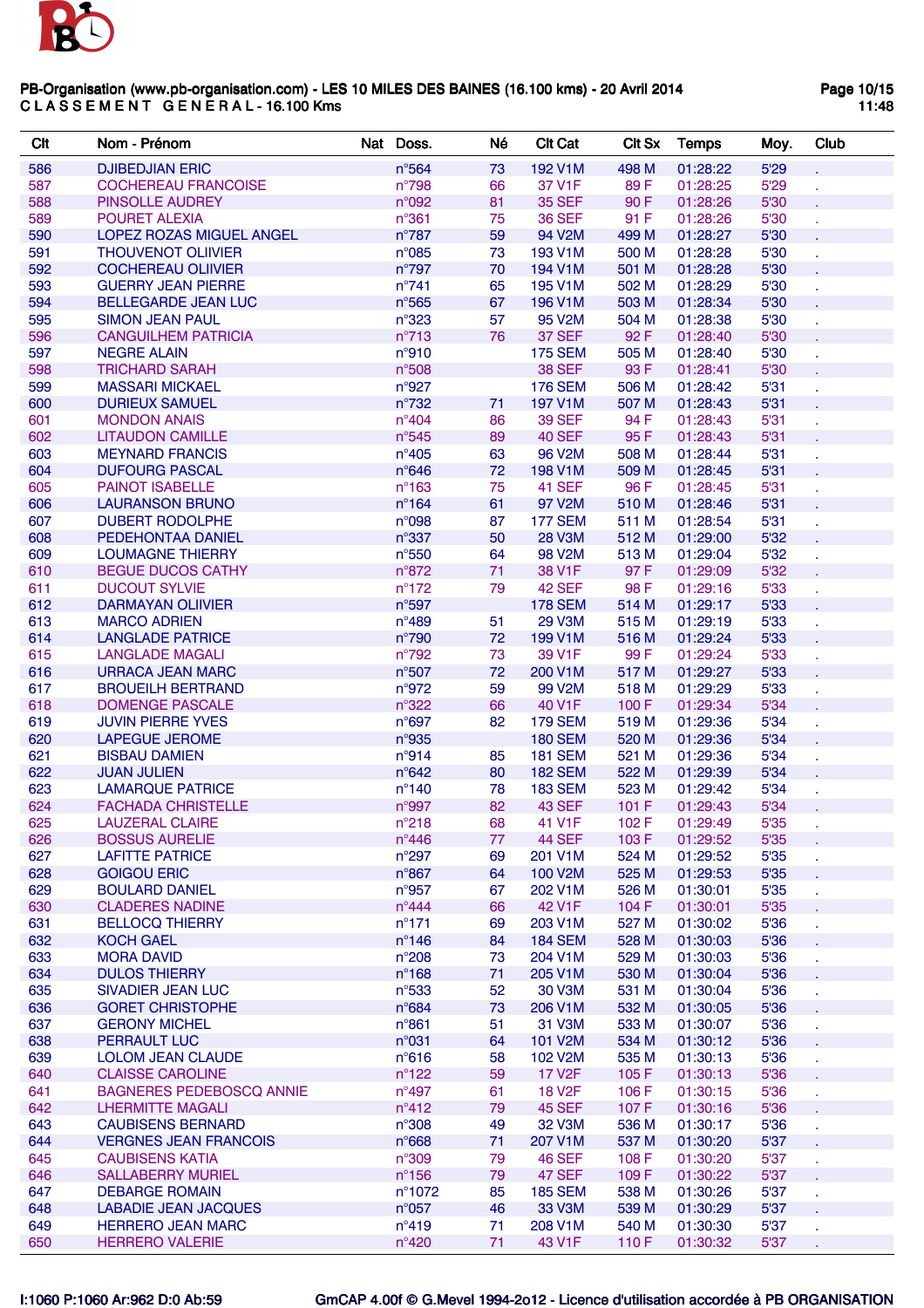

| Clt | Nom - Prénom                   | Nat Doss.        | Né | <b>CIt Cat</b>      | <b>CIt Sx</b> | <b>Temps</b> | Moy. | Club |
|-----|--------------------------------|------------------|----|---------------------|---------------|--------------|------|------|
| 651 | <b>AUDIBERT SOPHIE</b>         | $n^{\circ}472$   | 83 | <b>48 SEF</b>       | 111 F         | 01:30:34     | 5'37 |      |
| 652 | <b>VIDOUDEZ KATIA</b>          | n°079            | 70 | 44 V1F              | 112 F         | 01:30:36     | 5'38 |      |
| 653 | <b>BARBE PIERRE</b>            | $n^{\circ}485$   | 60 | 103 V2M             | 541 M         | 01:30:40     | 5'38 |      |
| 654 | <b>FALAISE PIERRE</b>          | n°988            | 88 | <b>186 SEM</b>      | 542 M         | 01:30:41     | 5'38 |      |
| 655 | <b>CASTILLO MARIE ANGE</b>     | $n^{\circ}511$   | 62 | 19 V <sub>2</sub> F | 113 F         | 01:30:42     | 5'38 |      |
| 656 | <b>CASTILLO REMY</b>           | $n^{\circ}510$   | 66 | 209 V1M             | 543 M         | 01:30:43     | 5'38 |      |
| 657 | <b>BOURDU HELENE</b>           | n°999            | 77 | <b>49 SEF</b>       | 114 F         | 01:30:46     | 5'38 |      |
| 658 | <b>CABANNE GUILLAUME</b>       | $n^{\circ}487$   |    | <b>187 SEM</b>      | 544 M         | 01:30:54     | 5'39 |      |
| 659 | <b>FLORINDA BRUNO</b>          | $n^{\circ}$ 137  | 60 | 104 V2M             | 545 M         | 01:30:54     | 5'39 |      |
| 660 | <b>PALACIN ALEXANDRE</b>       | $n^{\circ}467$   | 88 | <b>188 SEM</b>      | 546 M         | 01:30:54     | 5'39 |      |
| 661 | <b>BARTHE ROLAND</b>           | $n^{\circ}859$   | 55 | 105 V2M             | 547 M         | 01:30:56     | 5'39 |      |
| 662 | <b>CASTAIGNEDE STEPHANIE</b>   | $n^{\circ}464$   | 72 | 45 V1F              | 115 F         | 01:30:59     | 5'39 |      |
| 663 | <b>MINDEGUIA THIERRY</b>       | $n^{\circ}$ 1203 | 70 | 210 V1M             | 548 M         | 01:31:05     | 5'39 |      |
| 664 | <b>DAUPHIN MARIE</b>           | $n^{\circ}375$   | 59 | 20 V <sub>2</sub> F | 116 F         | 01:31:13     | 5'40 |      |
| 665 | <b>THULLIEZ EMMANUEL</b>       | n°1239           | 73 | 211 V1M             | 549 M         | 01:31:15     | 5'40 |      |
| 666 | <b>VERGNES PATRICIA</b>        | $n^{\circ}882$   | 72 | 46 V1F              | 117 F         | 01:31:15     | 5'40 |      |
| 667 | <b>CAUDRON JACKY</b>           | $n^{\circ}$ 1212 | 58 | 106 V2M             | 550 M         | 01:31:16     | 5'40 |      |
| 668 | <b>ROULET PASCALE</b>          | $n^{\circ}776$   | 63 | 21 V <sub>2</sub> F | 118 F         | 01:31:17     | 5'40 |      |
| 669 | <b>DUBEZ VALERIE</b>           | $n^{\circ}883$   | 75 | <b>50 SEF</b>       | 119 F         | 01:31:17     | 5'40 |      |
| 670 | <b>DINTRAT MARIE NOELLE</b>    | $n^{\circ}884$   | 65 | 47 V1F              | 120 F         | 01:31:18     | 5'40 |      |
| 671 | <b>AMANS DOMINIQUE</b>         | $n^{\circ}233$   | 68 | 212 V1M             | 551 M         | 01:31:19     | 5'40 |      |
| 672 | <b>GALLON GUY</b>              | n°070            | 53 | 34 V3M              | 552 M         | 01:31:20     | 5'40 |      |
| 673 | <b>LARBERE J YVES</b>          | $n^{\circ}$ 1224 | 58 | 107 V2M             | 553 M         | 01:31:21     | 5'40 |      |
|     |                                |                  |    | 213 V1M             |               | 01:31:23     |      |      |
| 674 | <b>DIAS DIOGO</b>              | $n^{\circ}779$   | 67 |                     | 554 M         |              | 5'41 |      |
| 675 | <b>IDIART ANDRE</b>            | $n^{\circ}429$   | 52 | 35 V3M              | 555 M         | 01:31:26     | 5'41 |      |
| 676 | <b>AGNES PASCALE</b>           | n°920            | 69 | 48 V1F              | 121 F         | 01:31:26     | 5'41 |      |
| 677 | LAILHEUGUE NOEL                | n°919            | 53 | 36 V3M              | 556 M         | 01:31:28     | 5'41 |      |
| 678 | <b>AMANS SOPHIE</b>            | n°232            | 69 | 49 V1F              | 122 F         | 01:31:32     | 5'41 |      |
| 679 | <b>DREYFUS SANDRINE</b>        | $n^{\circ}854$   | 77 | <b>51 SEF</b>       | 123 F         | 01:31:36     | 5'41 |      |
| 680 | <b>RAMBEAUD GILLES</b>         | $n^{\circ}937$   | 61 | 108 V2M             | 557 M         | 01:31:37     | 5'41 |      |
| 681 | <b>RAUD PHILIPPE</b>           | $n^{\circ}491$   | 70 | 214 V1M             | 558 M         | 01:31:39     | 5'42 |      |
| 682 | <b>CAYREL LUCIE</b>            | n°1238           | 77 | <b>52 SEF</b>       | 124 F         | 01:31:39     | 5'42 |      |
| 683 | <b>DESCAT JEAN PAUL</b>        | $n^{\circ}711$   | 49 | 37 V3M              | 559 M         | 01:31:39     | 5'42 |      |
| 684 | <b>SAN ROMAN MARTINE</b>       | $n^{\circ}499$   | 66 | 50 V1F              | 125 F         | 01:31:41     | 5'42 |      |
| 685 | <b>BIDORET PIERRE</b>          | $n^{\circ}271$   | 67 | 215 V1M             | 560 M         | 01:31:41     | 5'42 |      |
| 686 | <b>ZULIAN PATRICK</b>          | $n^{\circ}470$   | 61 | 109 V2M             | 561 M         | 01:31:43     | 5'42 |      |
| 687 | <b>DUBOURDIEU MARIE HELENE</b> | $n^{\circ}589$   | 71 | 51 V1F              | 126 F         | 01:31:46     | 5'42 |      |
| 688 | <b>DUBOURDIEU FRANCK</b>       | $n^{\circ}$ 588  | 67 | 216 V1M             | 562 M         | 01:31:46     | 5'42 |      |
| 689 | <b>NAUCHE MARION</b>           | $n^{\circ}977$   | 82 | <b>53 SEF</b>       | 127 F         | 01:31:47     | 5'42 |      |
| 690 | <b>BRIEDA CORINNE</b>          | n°981            | 49 | 1 V3F               | 128 F         | 01:31:50     | 5'42 |      |
| 691 | DE BUFFIERES LOUIS             | $n^{\circ}982$   | 48 | 38 V3M              | 563 M         | 01:31:51     | 5'42 |      |
| 692 | <b>CLAVERIE JEAN</b>           | $n^{\circ}339$   | 68 | 217 V1M             | 564 M         | 01:31:53     | 5'42 |      |
| 693 | <b>FERNANDEZ RICHARD</b>       | $n^{\circ}658$   | 60 | 110 V2M             | 565 M         | 01:31:53     | 5'42 |      |
| 694 | <b>FORSANS PATRICE</b>         | n°391            | 67 | 218 V1M             | 566 M         | 01:31:55     | 5'42 |      |
| 695 | <b>DUBERT FRANCIS</b>          | n°096            | 87 | <b>189 SEM</b>      | 567 M         | 01:31:55     | 5'42 |      |
| 696 | <b>LANDRIEU JEAN MARIE</b>     | $n^{\circ}338$   | 69 | 219 V1M             | 568 M         | 01:31:55     | 5'42 |      |
| 697 | <b>HALTY JEAN SEBASTIEN</b>    | $n^{\circ}403$   | 78 | <b>190 SEM</b>      | 569 M         | 01:31:55     | 5'43 |      |
| 698 | PEDARRIEU SYLVIE               | n°900            | 73 | 52 V1F              | 129 F         | 01:31:57     | 5'43 |      |
| 699 | <b>GUYOT JEAN JACQUES</b>      | $n^{\circ}228$   | 71 | 220 V1M             | 570 M         | 01:32:01     | 5'43 |      |
| 700 | ROYANNEZ BRUNO                 | $n^{\circ}044$   | 60 | <b>111 V2M</b>      | 571 M         | 01:32:01     | 5'43 |      |
| 701 | <b>VIALARD FRANCK</b>          | $n^{\circ}$ 114  | 72 | 221 V1M             | 572 M         | 01:32:03     | 5'43 |      |
| 702 | <b>CLAVEL JEAN-MARIE</b>       | $n^{\circ}276$   | 58 | 112 V2M             | 573 M         | 01:32:09     | 5'43 |      |
| 703 | <b>DHAINAUT VALERIE</b>        | $n^{\circ}258$   | 63 | 22 V <sub>2</sub> F | 130 F         | 01:32:09     | 5'43 |      |
| 704 | <b>SIMON PATRICIA</b>          | $n^{\circ}118$   | 58 | 23 V <sub>2</sub> F | 131 F         | 01:32:10     | 5'43 |      |
| 705 | <b>DOPAGNE VALERIE</b>         | $n^{\circ}610$   | 63 | 24 V <sub>2</sub> F | 132 F         | 01:32:10     | 5'43 |      |
| 706 | <b>SAGARDIA LAURENCE</b>       | $n^{\circ}$ 832  | 74 | 53 V1F              | 133 F         | 01:32:11     | 5'43 |      |
| 707 | <b>RIBIERE PATRICK</b>         | $n^{\circ}707$   | 61 | 113 V2M             | 574 M         | 01:32:14     | 5'44 |      |
| 708 | JAFFRENNOU MAXIME              | $n^{\circ}638$   | 46 | 39 V3M              | 575 M         | 01:32:15     | 5'44 |      |
| 709 | <b>JULIA THIERRY</b>           | n°980            | 65 | 222 V1M             | 576 M         | 01:32:15     | 5'44 |      |
| 710 | ROBERT CHRISTELLE              | $n^{\circ}059$   | 74 | 54 V1F              | 134 F         | 01:32:17     | 5'44 |      |
| 711 | <b>BROUCH FRANCOIS</b>         | $n^{\circ}060$   | 65 | 223 V1M             | 577 M         | 01:32:17     | 5'44 |      |
| 712 | <b>BARRIS VANESSA</b>          | $n^{\circ}154$   | 77 | <b>54 SEF</b>       | 135 F         | 01:32:18     | 5'44 |      |
| 713 | <b>JAFFRENNOU FABIENNE</b>     | $n^{\circ}637$   | 74 | 55 V1F              | 136 F         | 01:32:20     | 5'44 |      |
| 714 | <b>FALAISE PHILIPPE</b>        | n°014            | 60 | 114 V2M             | 578 M         | 01:32:20     | 5'44 |      |
| 715 | <b>CAZAURANG ALEXANDRA</b>     | $n^{\circ}$ 1215 | 74 | 56 V1F              | 137 F         | 01:32:22     | 5'44 |      |
|     |                                |                  |    |                     |               |              |      |      |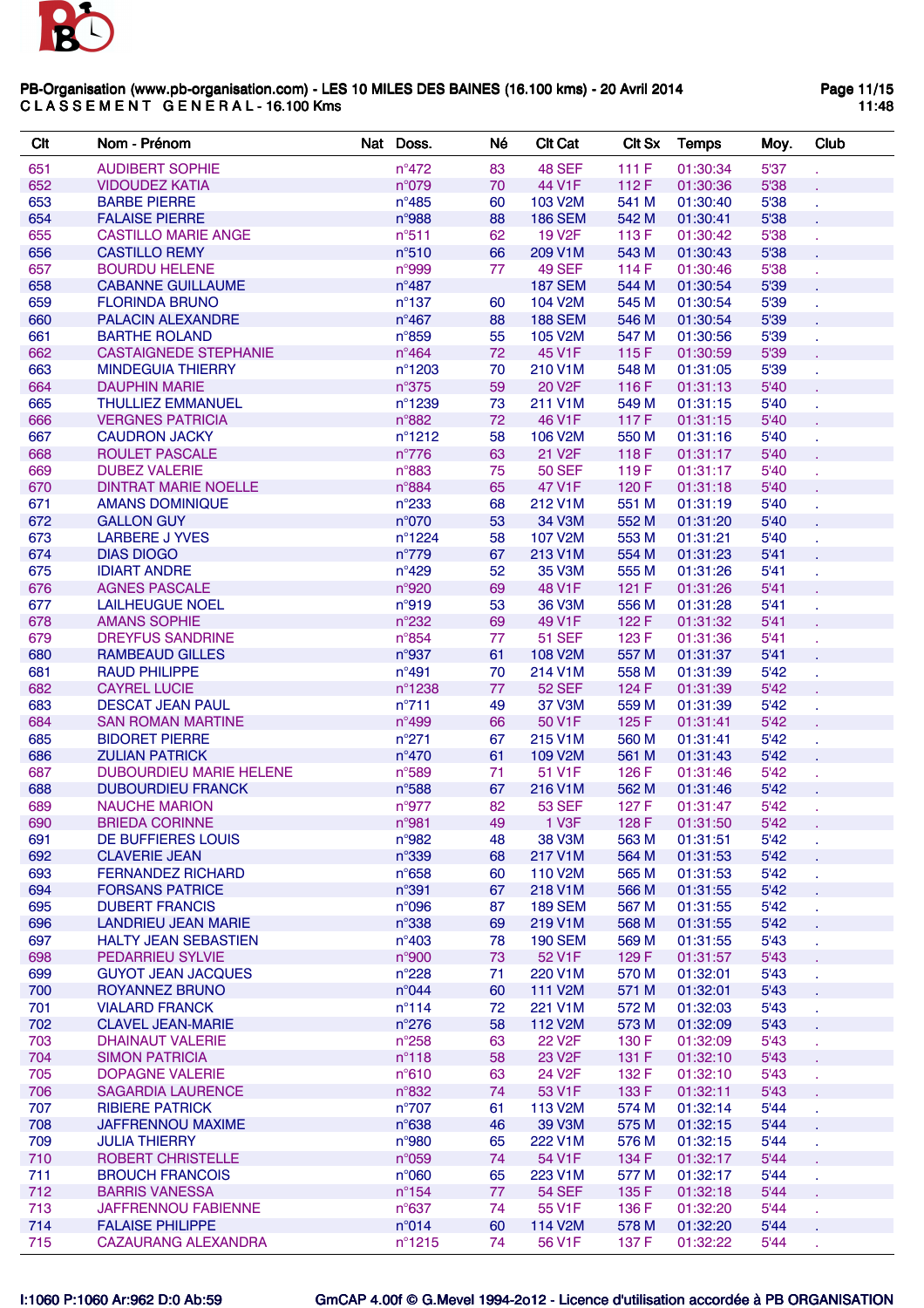

| Clt | Nom - Prénom                    | Nat Doss.       | Né | <b>CIt Cat</b>       | <b>CIt Sx</b> | <b>Temps</b> | Moy.             | Club |
|-----|---------------------------------|-----------------|----|----------------------|---------------|--------------|------------------|------|
| 716 | <b>LAPORTE-FRAY SYLVIANE</b>    | n°260           | 83 | <b>55 SEF</b>        | 138 F         | 01:32:23     | 5'44             |      |
| 717 | <b>LEMMET LAURENT</b>           | $n^{\circ}119$  | 69 | 224 V1M              | 579 M         | 01:32:23     | 5'44             |      |
| 718 | <b>STEVENS DOMINIQUE</b>        | $n^{\circ}$ 436 | 57 | 115 V2M              | 580 M         | 01:32:26     | 5'44             |      |
| 719 | <b>GRANGER ESTELLE</b>          | $n^{\circ}518$  | 72 | 57 V1F               | 139 F         | 01:32:27     | 5'45             |      |
| 720 | <b>JOBERT ANTOINETTE</b>        | $n^{\circ}862$  |    | <b>56 SEF</b>        | 140 F         | 01:32:39     | 5'45             |      |
| 721 | <b>CABOS CECILE</b>             | $n^{\circ}$ 535 | 88 | <b>57 SEF</b>        | 141 F         | 01:32:39     | 5'45             |      |
| 722 | <b>LARREGLE MAYLIS</b>          | $n^{\circ}$ 196 | 83 | <b>58 SEF</b>        | 142 F         | 01:32:40     | 5'45             |      |
| 723 | <b>JOBERT DIDIER</b>            | $n^{\circ}863$  |    | <b>191 SEM</b>       | 581 M         | 01:32:41     | 5'45             |      |
| 724 | <b>FUOCO EMMANUEL</b>           | $n^{\circ}$ 279 | 69 | 225 V1M              | 582 M         | 01:32:52     | 5'46             |      |
| 725 | <b>MAUREL PHILIPPE</b>          | $n^{\circ}956$  | 65 | 226 V1M              | 583 M         | 01:33:09     | 5'47             |      |
| 726 | <b>LIBAT FABRICE</b>            | $n^{\circ}796$  | 75 | <b>192 SEM</b>       | 584 M         | 01:33:10     | 5'47             |      |
| 727 | <b>MAROT JEAN FRANCOIS</b>      | $n^{\circ}205$  | 50 | <b>40 V3M</b>        | 585 M         | 01:33:15     | 5'48             |      |
| 728 | <b>ZANIOLO ALAIN</b>            | n°072           | 64 | 116 V2M              | 586 M         | 01:33:16     | 5'48             |      |
| 729 | <b>VAN DYKE AMY</b>             | n°058           | 83 | <b>59 SEF</b>        | 143 F         | 01:33:19     | 5'48             |      |
| 730 | DI RICO JOHN                    | $n^{\circ}035$  | 81 | <b>193 SEM</b>       | 587 M         | 01:33:20     | 5'48             |      |
| 731 | <b>GAUTHIER PHILIPPE</b>        | $n^{\circ}634$  |    | <b>194 SEM</b>       | 588 M         | 01:33:22     | 5'48             |      |
| 732 | <b>LOK SEIHA</b>                | $n^{\circ}735$  | 81 | <b>195 SEM</b>       | 589 M         | 01:33:24     | 5'48             |      |
| 733 | YOUNG SHAUNEEN                  | $n^{\circ}667$  | 70 | 58 V1F               | 144 F         | 01:33:25     | 5'48             |      |
| 734 | <b>PENE STEPHANE</b>            | n°948           | 62 | 117 V2M              | 590 M         | 01:33:27     | 5'48             |      |
| 735 | <b>COMPAN JENNA</b>             | $n^{\circ}$ 986 | 85 | 60 SEF               | 145 F         | 01:33:28     | 5'48             |      |
| 736 | <b>CHAMPIRE CYRIL</b>           | n°943           | 77 | <b>196 SEM</b>       | 591 M         | 01:33:32     | 5'49             |      |
| 737 | <b>LALANNE CHRISTIAN</b>        | $n^{\circ}351$  | 66 | 227 V1M              | 592 M         | 01:33:34     | 5'49             |      |
| 738 | <b>VISADE PATRICK</b>           | $n^{\circ}578$  | 61 | 118 V2M              | 593 M         | 01:33:37     | 5'49             |      |
| 739 | <b>CARAGUEL CHRISTINE</b>       | $n^{\circ}181$  | 64 | 25 V <sub>2</sub> F  | 146 F         | 01:33:40     | 5'49             |      |
| 740 | <b>AMBLARD GERARD</b>           | $n^{\circ}$ 555 | 38 | 4 V4M                | 594 M         | 01:33:43     | 5'49             |      |
| 741 | <b>LOLOM MICHELE</b>            | $n^{\circ}615$  | 59 | 26 V <sub>2</sub> F  | 147 F         | 01:33:43     | 5'49             |      |
| 742 | <b>CASTAING HERVE</b>           | $n^{\circ}180$  | 58 | 119 V2M              | 595 M         | 01:33:44     | 5'49             |      |
| 743 | <b>LAPART PIERRE</b>            | $n^{\circ}584$  | 59 | 120 V2M              | 596 M         | 01:33:44     | 5'49             |      |
| 744 | <b>CIER ANTOINE</b>             | $n^{\circ}724$  | 77 | <b>197 SEM</b>       | 597 M         | 01:33:48     | 5'50             |      |
| 745 | <b>GIRAUD EMILLIE</b>           | $n^{\circ}582$  | 83 | <b>61 SEF</b>        | 148 F         | 01:33:50     | 5'50             |      |
| 746 | <b>LAFAGE VERONIQUE</b>         | $n^{\circ}428$  | 62 | 27 V <sub>2</sub> F  | 149 F         | 01:33:50     | 5'50             |      |
| 747 | <b>RAFFESTIN LOUIS</b>          | $n^{\circ}898$  | 86 | <b>198 SEM</b>       | 598 M         | 01:33:52     | 5'50             |      |
| 748 | <b>RAFFESTIN ELISE</b>          | n°383           | 81 | 62 SEF               | 150 F         | 01:33:54     | 5'50             |      |
| 749 | <b>ASTIER VERONIQUE</b>         | $n^{\circ}868$  | 75 | 63 SEF               | 151 F         | 01:33:54     | 5'50             |      |
| 750 | <b>COINCE CHRISTINE</b>         | $n^{\circ}194$  | 63 | 28 V <sub>2</sub> F  | 152 F         | 01:33:54     | 5'50             |      |
| 751 | <b>PIERSON YANNICK</b>          | $n^{\circ}870$  | 73 | 228 V1M              | 599 M         | 01:33:55     | 5'50             |      |
| 752 | <b>DULOUARD BERNARD</b>         | $n^{\circ}580$  | 48 | 41 V3M               | 600 M         | 01:33:56     | 5'50             |      |
| 753 | <b>BIEVELEZ LAURE</b>           | $n^{\circ}734$  | 84 | <b>64 SEF</b>        | 153 F         | 01:33:57     | 5'50             |      |
| 754 | <b>DELORD JEAN LUC</b>          | $n^{\circ}818$  | 58 | <b>121 V2M</b>       | 601 M         | 01:34:00     | 5'50             |      |
| 755 | <b>DELPERIER CHRISTOPHE</b>     | $n^{\circ}871$  | 74 | 229 V1M              | 602 M         | 01:34:05     | 5'51             |      |
| 756 | THOMAS LAURENT                  | $n^{\circ}604$  | 71 | 230 V1M              | 603 M         | 01:34:06     | 5'51             |      |
| 757 | <b>MARTEAU CELINE</b>           | $n^{\circ}700$  | 74 | 59 V1F               | 154 F         | 01:34:06     | 5 <sup>5</sup> 1 |      |
| 758 | <b>LECLERC SOPHIE</b>           | $n^{\circ}$ 147 | 77 | 65 SEF               | 155 F         | 01:34:09     | 5'51             |      |
| 759 | <b>CONSTANT MARIE CHRISTINE</b> | n°601           | 70 | 60 V1F               | 156 F         | 01:34:13     | 5'51             |      |
| 760 | PONTICO JUDITH                  | $n^{\circ}573$  | 73 | 61 V1F               | 157 F         | 01:34:14     | 5'51             |      |
| 761 | <b>LAHOUN VERONIQUE</b>         | $n^{\circ}$ 985 | 70 | 62 V1F               | 158 F         | 01:34:18     | 5'51             |      |
| 762 | <b>ARNEY HELEN</b>              | n°853           |    | <b>66 SEF</b>        | 159 F         | 01:34:18     | 5'51             |      |
| 763 | <b>JOBARD ANAIS</b>             | $n^{\circ}219$  | 88 | <b>67 SEF</b>        | 160 F         | 01:34:21     | 5'52             |      |
| 764 | <b>JOBARD NATHAN</b>            | n°220           | 92 | 4 ESM                | 604 M         | 01:34:25     | 5'52             |      |
| 765 | <b>SCHOENENBERGER BRUNO</b>     | $n^{\circ}875$  | 72 | 231 V1M              | 605 M         | 01:34:25     | 5'52             |      |
| 766 | <b>BUNEL CECILE</b>             | $n^{\circ}449$  | 74 | 63 V1F               | 161 F         | 01:34:30     | 5'52             |      |
| 767 | <b>MATEO JOSE</b>               | $n^{\circ}400$  | 70 | 232 V1M              | 606 M         | 01:34:34     | 5'52             |      |
| 768 | <b>CORBERAND ISABELLE</b>       | n°028           | 67 | 64 V1F               | 162 F         | 01:34:41     | $5^{\circ}53$    |      |
| 769 | <b>BERGER CLAUDE</b>            | n°912           | 50 | 42 V3M               | 607 M         | 01:34:43     | 5'53             |      |
| 770 | <b>COLLONGUES ANDRE</b>         | $n^{\circ}753$  | 59 | 122 V2M              | 608 M         | 01:34:49     | 5'53             |      |
| 771 | <b>BIRAN JOEL</b>               | $n^{\circ}773$  | 61 | 123 V <sub>2</sub> M | 609 M         | 01:34:50     | 5'53             |      |
| 772 | <b>COSTREJEAN NATHALIE</b>      | $n^{\circ}166$  | 66 | 65 V1F               | 163 F         | 01:34:55     | 5'54             |      |
| 773 | <b>ALIBERT MARIE</b>            | $n^{\circ}691$  | 72 | 66 V1F               | 164 F         | 01:34:57     | 5'54             |      |
| 774 | <b>CEDON GERARD</b>             | $n^{\circ}182$  | 52 | 43 V3M               | 610 M         | 01:34:58     | $5^{\circ}54$    |      |
| 775 | <b>MONTIGNY YANNICK</b>         | $n^{\circ}121$  | 69 | 233 V1M              | 611 M         | 01:34:58     | 5'54             |      |
| 776 | ROMBAUT CHARLOTTE               | $n^{\circ}$ 344 | 79 | <b>68 SEF</b>        | 165 F         | 01:34:59     | 5'54             |      |
| 777 | <b>ASEFA FETU NAWUMI</b>        | $n^{\circ}730$  | 79 | 69 SEF               | 166 F         | 01:35:01     | 5'54             |      |
| 778 | <b>BUNEL OLIIVIER</b>           | $n^{\circ}793$  | 73 | 234 V1M              | 612 M         | 01:35:03     | 5'54             |      |
| 779 | <b>JEANDIN ARNAUD</b>           | $n^{\circ}222$  | 92 | 5 ESM                | 613 M         | 01:35:03     | 5'54             |      |
| 780 | <b>BARIS MARION</b>             | $n^{\circ}294$  | 84 | <b>70 SEF</b>        | 167 F         | 01:35:05     | 5'54             |      |
|     |                                 |                 |    |                      |               |              |                  |      |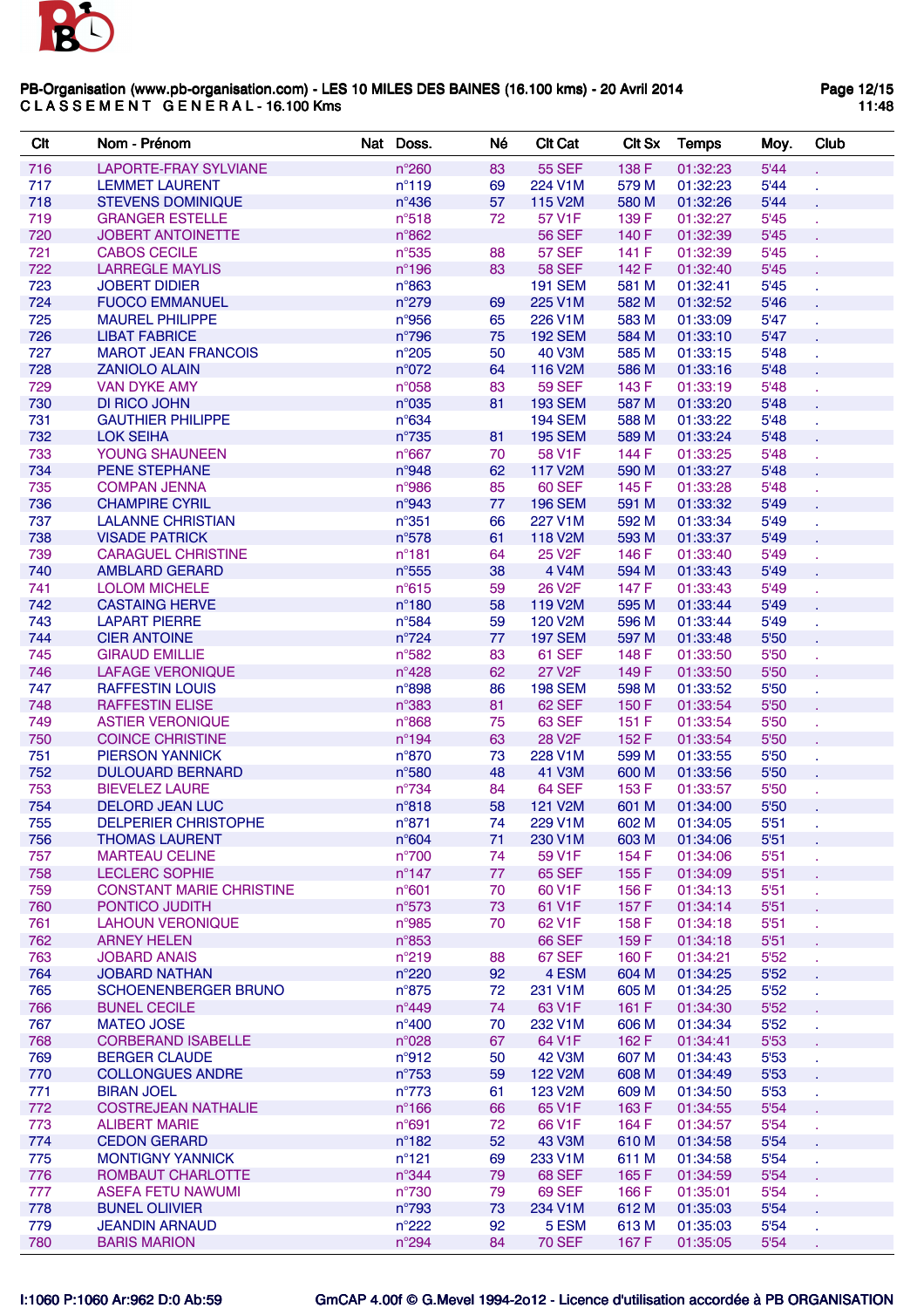

| Clt        | Nom - Prénom                                         | Nat Doss.                        | Né       | <b>CIt Cat</b>                | <b>CIt Sx</b>  | <b>Temps</b>         | Moy.         | Club |
|------------|------------------------------------------------------|----------------------------------|----------|-------------------------------|----------------|----------------------|--------------|------|
| 781        | PLUCHON BARIS MICHELE                                | $n^{\circ}$ 295                  | 53       | 2 V3F                         | 168 F          | 01:35:06             | 5'54         |      |
| 782        | <b>SAILLIOT CHRISTOPHE</b>                           | $n^{\circ}513$                   | 68       | 235 V1M                       | 614 M          | 01:35:06             | 5'54         |      |
| 783        | <b>LARTIGAU NADINE</b>                               | $n^{\circ}273$                   | 61       | 29 V <sub>2</sub> F           | 169 F          | 01:35:07             | 5'54         |      |
| 784        | <b>GABAICH-GONZALEZ SONIA</b>                        | $n^{\circ}023$                   | 71       | 67 V1F                        | 170 F          | 01:35:10             | 5'55         |      |
| 785        | <b>CABANES HELENE</b>                                | $n^{\circ}410$                   | 64       | 30 V <sub>2</sub> F           | 171 F          | 01:35:19             | 5'55         |      |
| 786        | <b>RECART JEAN MARIE</b>                             | $n^{\circ}761$                   | 50       | 44 V3M                        | 615 M          | 01:35:35             | 5'56         |      |
| 787        | <b>HACEN CLAUDE</b>                                  | $n^{\circ}454$                   | 68       | 236 V1M                       | 616 M          | 01:35:46             | 5'57         |      |
| 788        | <b>SOULIER PHILIPPE</b>                              | $n^{\circ}$ 1143                 | 64       | 124 V2M                       | 617 M          | 01:35:49             | 5'57         |      |
| 789        | <b>BARBE REGINE</b>                                  | $n^{\circ}281$                   | 57       | 31 V <sub>2</sub> F           | 172 F          | 01:35:50             | 5'57         |      |
| 790        | <b>OULES LAURENT</b>                                 | $n^{\circ}709$                   | 66       | 237 V1M                       | 618 M          | 01:35:50             | 5'57         |      |
| 791        | <b>DE FILLIPIS BRIGITTE</b>                          | $n^{\circ}027$                   | 67       | 68 V1F                        | 173 F          | 01:35:53             | 5'57         |      |
| 792        | <b>PEYRUCAT MARIE France</b>                         | n°950                            | 50       | 3 V3F                         | 174 F          | 01:35:55             | 5'57         |      |
| 793        | <b>DAVERAT ERIKA</b>                                 | $n^{\circ}373$                   | 83       | <b>71 SEF</b>                 | 175 F          | 01:35:57             | 5'58         |      |
| 794<br>795 | <b>RIOLS CHRISTOPHER</b><br><b>DHENIN AXELLE</b>     | $n^{\circ}187$<br>$n^{\circ}263$ | 65<br>74 | 238 V1M<br>69 V1F             | 619 M<br>176 F | 01:36:13<br>01:36:15 | 5'59<br>5'59 |      |
| 796        | <b>CELSE CELINE</b>                                  | $n^{\circ}743$                   | 72       | 70 V1F                        | 177 F          | 01:36:17             | 5'59         |      |
| 797        | <b>LABERNEDE MARC</b>                                | $n^{\circ}370$                   | 61       | 125 V2M                       | 620 M          | 01:36:17             | 5'59         |      |
| 798        | THIAU STEPHANIE                                      | n°905                            | 72       | 71 V1F                        | 178 F          | 01:36:18             | 5'59         |      |
| 799        | <b>RUSSO JEROME</b>                                  | $n^{\circ}426$                   | 71       | 239 V1M                       | 621 M          | 01:36:22             | 5'59         |      |
| 800        | <b>RODRIGUES MARIE</b>                               | $n^{\circ}425$                   | 70       | <b>72 V1F</b>                 | 179 F          | 01:36:22             | 5'59         |      |
| 801        | <b>MOUTON ROSELYNE</b>                               | $n^{\circ}441$                   | 81       | <b>72 SEF</b>                 | 180 F          | 01:36:23             | 5'59         |      |
| 802        | <b>DUPOUY CELINE</b>                                 | n°051                            | 82       | <b>73 SEF</b>                 | 181 F          | 01:36:24             | 5'59         |      |
| 803        | <b>ANTOINE CATHERINE</b>                             | $n^{\circ}606$                   | 61       | 32 V <sub>2</sub> F           | 182 F          | 01:36:25             | 5'59         |      |
| 804        | <b>CHAUVELIN CHRISTINE</b>                           | n°560                            | 69       | 73 V1F                        | 183 F          | 01:36:26             | 5'59         |      |
| 805        | <b>BENAYOUN MARILYN</b>                              | $n^{\circ}665$                   | 73       | 74 V1F                        | 184 F          | 01:36:27             | 5'59         |      |
| 806        | <b>COURAU ERIC</b>                                   | $n^{\circ}$ 193                  | 68       | 240 V1M                       | 622 M          | 01:36:29             | 6'00         |      |
| 807        | <b>HALCAREN ANDREE</b>                               | n°929                            | 67       | 75 V1F                        | 185 F          | 01:36:30             | 6'00         |      |
| 808        | <b>BONNENOUVELLE ISABELLE</b>                        | $n^{\circ}242$                   | 67       | 76 V1F                        | 186 F          | 01:36:34             | 6'00         |      |
| 809        | <b>PAULIEN GUY</b>                                   | $n^{\circ}286$                   | 42       | 5 V4M                         | 623 M          | 01:36:41             | 6'00         |      |
| 810        | <b>GARDERE PHILIPPE</b>                              | nº1208                           | 68       | 241 V1M                       | 624 M          | 01:36:47             | 6'01         |      |
| 811        | <b>ENNOUI BAPTISTE</b>                               | $n^{\circ}304$                   | 87       | <b>199 SEM</b>                | 625 M          | 01:36:49             | 6'01         |      |
| 812        | <b>CIUCH LOMBARDOT AMANDINE</b>                      | n°918                            | 74       | 77 V1F                        | 187 F          | 01:36:54             | 6'01         |      |
| 813        | <b>COSTEMALE LAURENCE</b>                            | $n^{\circ}685$                   | 72       | 78 V1F                        | 188 F          | 01:36:57             | 6'01         |      |
| 814        | <b>MARCARIE MAYA</b>                                 | n°998                            | 79       | <b>74 SEF</b>                 | 189 F          | 01:36:57             | 6'01         |      |
| 815        | <b>LARRAZET BRUNO</b>                                | $n^{\circ}698$                   | 69       | 242 V1M                       | 626 M          | 01:37:08             | 6'02         |      |
| 816        | <b>BETEILLE PIERRE</b>                               | $n^{\circ}655$                   | 42       | 6 V4M                         | 627 M          | 01:37:14             | 6'02         |      |
| 817        | <b>SINICAUT GEORGES</b>                              | $n^{\circ}418$                   | 48       | 45 V3M                        | 628 M          | 01:37:14             | 6'02         |      |
| 818        | <b>CAZENEUVE VICTORINE</b>                           | n°1202                           | 83       | <b>75 SEF</b>                 | 190 F          | 01:37:15             | 6'02         |      |
| 819        | <b>DUPONT EMILLIE</b>                                | $n^{\circ}780$                   | 89       | <b>76 SEF</b>                 | 191 F          | 01:37:15             | 6'02         |      |
| 820        | <b>SINICAUT FRANCOISE</b><br><b>BALAWENDER LAURE</b> | $n^{\circ}417$                   | 52       | 4 V3F                         | 192 F<br>193 F | 01:37:15             | 6'02<br>6'03 |      |
| 821<br>822 | <b>CAZAUX PATRICIA</b>                               | n°1225<br>n°720                  | 84<br>59 | 77 SEF<br>33 V <sub>2</sub> F | 194 F          | 01:37:22<br>01:37:23 | 6'03         |      |
| 823        | <b>PENE ISABELLE</b>                                 | $n^{\circ}947$                   | 67       | 79 V1F                        | 195 F          | 01:37:23             | 6'03         |      |
| 824        | <b>GARROS YANNICK</b>                                | $n^{\circ}612$                   | 59       | 126 V2M                       | 629 M          | 01:37:27             | 6'03         |      |
| 825        | <b>BREUILLE JEANNE</b>                               | $n^{\circ}652$                   | 52       | <b>5 V3F</b>                  | 196 F          | 01:37:31             | 6'03         |      |
| 826        | <b>THEOBALD ANA</b>                                  | $n^{\circ}$ 536                  | 64       | 34 V <sub>2</sub> F           | 197 F          | 01:37:33             | 6'03         |      |
| 827        | <b>FILIPOZZI FRANCOISE</b>                           | $n^{\circ}569$                   | 67       | 80 V1F                        | 198 F          | 01:37:52             | 6'05         |      |
| 828        | <b>BINA CAROLINE</b>                                 | $n^{\circ}$ 191                  | 66       | 81 V1F                        | 199 F          | 01:37:55             | 6'05         |      |
| 829        | <b>GAUDET MARC</b>                                   | $n^{\circ}759$                   | 63       | 127 V2M                       | 630 M          | 01:37:55             | 6'05         |      |
| 830        | <b>BARUS FREDERIC</b>                                | n°071                            | 70       | 243 V1M                       | 631 M          | 01:37:55             | 6'05         |      |
| 831        | <b>GAUDET VALERIE</b>                                | $n^{\circ}756$                   | 65       | 82 V1F                        | 200 F          | 01:37:58             | 6'05         |      |
| 832        | <b>DECHAVANNE VINCENT</b>                            | $n^{\circ}264$                   | 72       | 244 V1M                       | 632 M          | 01:38:00             | 6'05         |      |
| 833        | <b>CANTAU PASCAL</b>                                 | $n^{\circ}099$                   | 63       | 128 V2M                       | 633 M          | 01:38:17             | 6'06         |      |
| 834        | <b>FAYOLLE ERIC</b>                                  | $n^{\circ}525$                   | 85       | <b>200 SEM</b>                | 634 M          | 01:38:21             | 6'06         |      |
| 835        | <b>FAYOLLE BRUNO</b>                                 | $n^{\circ}466$                   | 54       | <b>46 V3M</b>                 | 635 M          | 01:38:21             | 6'07         |      |
| 836        | <b>FERREIRA VERA</b>                                 | $n^{\circ}005$                   | 79       | <b>78 SEF</b>                 | 201 F          | 01:38:23             | 6'07         |      |
| 837        | <b>SARASOLA RAMUNTCHO</b>                            | $n^{\circ}124$                   | 60       | 129 V2M                       | 636 M          | 01:38:25             | 6'07         |      |
| 838        | ARGACHA CATHELINEAUD VERONIQU                        | $n^{\circ}623$                   | 66       | 83 V1F                        | 202 F          | 01:38:29             | 6'07         |      |
| 839        | <b>BERNET JEROME</b>                                 | $n^{\circ}605$                   | 73       | 245 V1M                       | 637 M          | 01:38:30             | 6'07         |      |
| 840        | <b>LORREYTE SOPHIE</b>                               | $n^{\circ}226$                   | 71       | 84 V1F                        | 203 F          | 01:38:30             | 6'07         |      |
| 841        | LORREYTE FREDERIC                                    | $n^{\circ}227$                   | 71       | 246 V1M                       | 638 M          | 01:38:31             | 6'07         |      |
| 842        | <b>FOURNEX PASCAL</b>                                | $n^{\circ}065$                   | 65       | 247 V1M                       | 639 M          | 01:38:35             | 6'07         |      |
| 843        | <b>BLANC ALAIN</b>                                   | $n^{\circ}915$                   | 47       | <b>47 V3M</b>                 | 640 M          | 01:38:44             | 6'08         |      |
| 844        | <b>SARRO LISE</b>                                    | $n^{\circ}789$                   | 82       | <b>79 SEF</b>                 | 204 F          | 01:38:48             | 6'08         |      |
| 845        | VAN AUDENHOWE DELPLANQUE VALE                        | n°1093                           | 66       | 85 V1F                        | 205 F          | 01:38:49             | 6'08         |      |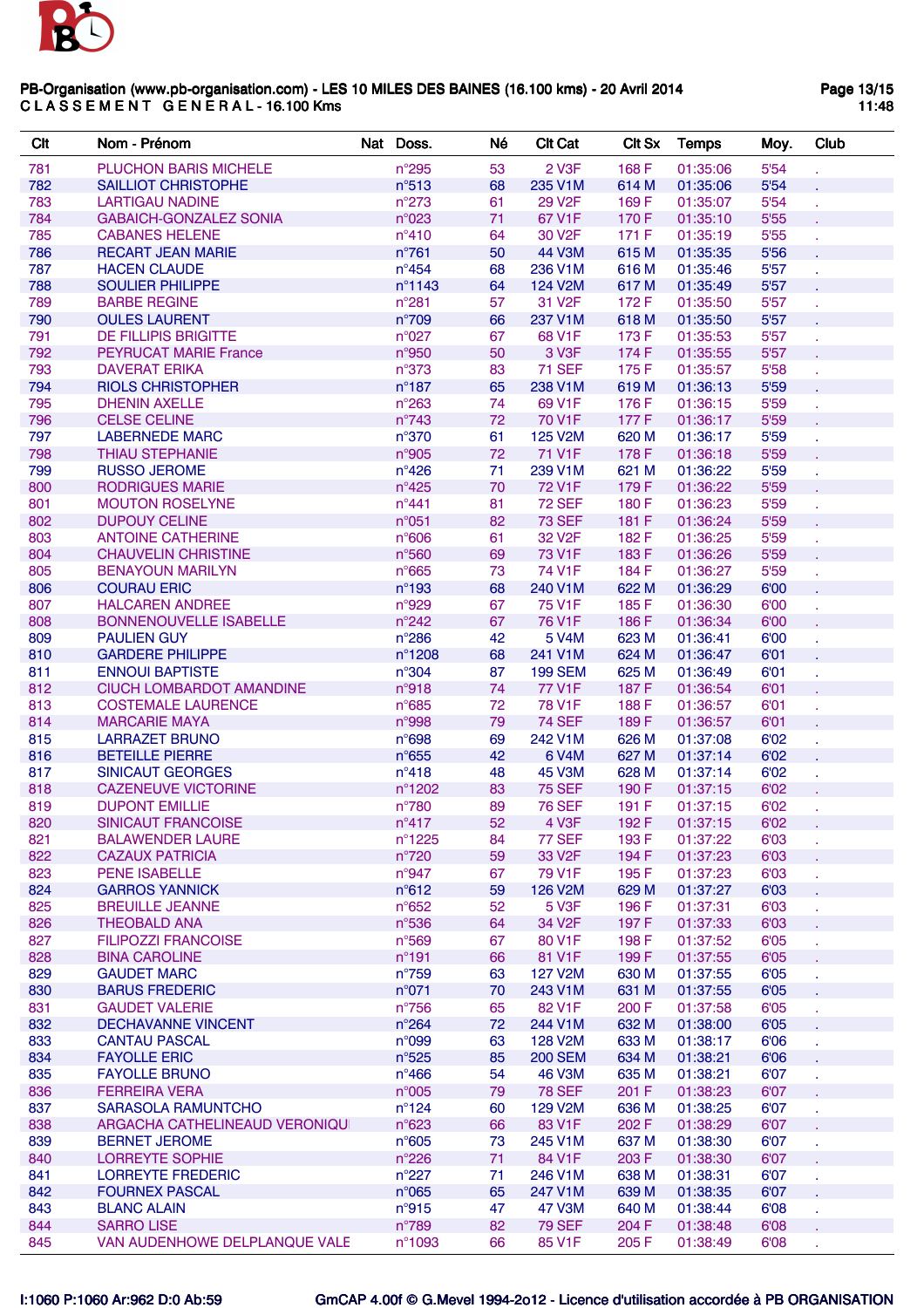

| Clt | Nom - Prénom                      | Nat Doss.       | Né | <b>Clt Cat</b>      | CIt Sx | <b>Temps</b> | Moy. | Club |
|-----|-----------------------------------|-----------------|----|---------------------|--------|--------------|------|------|
| 846 | <b>BRUGUIER VALERIE</b>           | $n^{\circ}353$  | 66 | 86 V1F              | 206 F  | 01:38:51     | 6'08 |      |
| 847 | <b>TARRIT VERONIQUE</b>           | n°352           | 66 | 87 V1F              | 207 F  | 01:38:53     | 6'08 |      |
| 848 | <b>CHOIN DENIS</b>                | $n^{\circ}$ 244 | 67 | 248 V1M             | 641 M  | 01:39:01     | 6'09 |      |
| 849 | <b>LEMAIRE JUSTINE</b>            | $n^{\circ}110$  | 82 | <b>80 SEF</b>       | 208 F  | 01:39:15     | 6'10 |      |
| 850 | <b>GRANGIER FREDERIC</b>          | n°1092          | 70 | 249 V1M             | 642 M  | 01:39:29     | 6'11 |      |
| 851 | <b>ALYRE PATRICK</b>              | $n^{\circ}877$  | 62 | 130 V2M             | 643 M  | 01:39:37     | 6'11 |      |
| 852 | <b>BEROT VALENTIN</b>             | $n^{\circ}673$  | 92 | 6 ESM               | 644 M  | 01:39:50     | 6'12 |      |
| 853 | <b>LANGLOIS VIRGINIE</b>          | $n^{\circ}483$  | 71 | 88 V1F              | 209 F  | 01:39:53     | 6'12 |      |
| 854 | <b>MOUCHET FABRICE</b>            | $n^{\circ}526$  | 68 | 250 V1M             | 645 M  | 01:39:59     | 6'13 |      |
| 855 | <b>ARANA LAURENT</b>              | $n^{\circ}739$  | 74 | 251 V1M             | 646 M  | 01:40:01     | 6'13 |      |
| 856 | <b>GOUMAIN HELENE</b>             | $n^{\circ}731$  | 79 | <b>81 SEF</b>       | 210 F  | 01:40:01     | 6'13 |      |
| 857 | <b>QUINTIN HENRI</b>              | n°939           | 40 | <b>7 V4M</b>        | 647 M  | 01:40:17     | 6'14 |      |
| 858 | DE TRUCHIS CLAIRE                 | n°973           | 69 | 89 V1F              | 211 F  | 01:40:19     | 6'14 |      |
| 859 | <b>ORANO ALAIN</b>                | $n^{\circ}704$  | 60 | 131 V2M             | 648 M  | 01:40:31     | 6'15 |      |
| 860 | <b>NINOSQUE MARIE FRANCOISE</b>   | $n^{\circ}802$  | 66 | 90 V1F              | 212 F  | 01:40:31     | 6'15 |      |
| 861 | <b>SOUDANT QUENTIN</b>            | $n^{\circ}006$  | 81 | <b>201 SEM</b>      | 649 M  | 01:40:49     | 6'16 |      |
| 862 | CAZENAVE-LACROUTZ CHRISTINE       | n°032           | 64 | 35 V <sub>2</sub> F | 213 F  | 01:40:53     | 6'16 |      |
| 863 | <b>LALANNE ISABELLE</b>           | n°033           | 65 | 91 V1F              | 214 F  | 01:40:54     | 6'16 |      |
| 864 | <b>FOURCADE PHILIPPE</b>          | $n^{\circ}200$  | 57 | 132 V2M             | 650 M  | 01:40:56     | 6'16 |      |
| 865 | <b>BESSAGNET CELINE</b>           | $n^{\circ}349$  | 79 | <b>82 SEF</b>       | 215 F  | 01:41:04     | 6'17 |      |
| 866 | <b>TOURREL GERALDINE</b>          | n°932           | 73 | 92 V1F              | 216 F  | 01:41:08     | 6'17 |      |
| 867 | <b>BETEILLE ANNE MARIE</b>        | $n^{\circ}654$  | 45 | 6 V3F               | 217 F  | 01:41:09     | 6'17 |      |
| 868 | <b>EPHERRE-IRIART CHRISTIANE</b>  | n°895           | 70 | 93 V1F              | 218 F  | 01:41:11     | 6'17 |      |
| 869 | <b>DEROCH FRANCK</b>              | n°009           | 79 | <b>202 SEM</b>      | 651 M  | 01:41:16     | 6'17 |      |
| 870 | <b>ETCHEGARAY DIDIER</b>          | $n^{\circ}$ 833 | 67 | 252 V1M             | 652 M  | 01:41:24     | 6'18 |      |
| 871 | <b>BARACETTI RICHARD</b>          | $n^{\circ}825$  | 78 | <b>203 SEM</b>      | 653 M  | 01:41:39     | 6'19 |      |
| 872 | <b>KICHEMIN ERIKA</b>             | n°018           | 81 | 83 SEF              | 219 F  | 01:42:30     | 6'22 |      |
| 873 | <b>BALAWENDER ERIC</b>            | $n^{\circ}891$  | 71 | 253 V1M             | 654 M  | 01:42:33     | 6'22 |      |
| 874 | <b>KINTZ CHRISTIANE</b>           | $n^{\circ}437$  | 57 | 36 V <sub>2</sub> F | 220 F  | 01:42:35     | 6'22 |      |
| 875 | <b>DYLONG YANN</b>                | $n^{\circ}733$  | 71 | 254 V1M             | 655 M  | 01:42:39     | 6'23 |      |
| 876 | LEFEVRE JEAN PIERRE               | $n^{\circ}549$  | 46 | <b>48 V3M</b>       | 656 M  | 01:42:41     | 6'23 |      |
| 877 | PONTACQ LILIANE                   | n°030           | 59 | 37 V <sub>2</sub> F | 221 F  | 01:42:41     | 6'23 |      |
| 878 | <b>BLATRIX STEFANIE</b>           | n°301           | 72 | 94 V1F              | 222 F  | 01:42:43     | 6'23 |      |
| 879 | <b>DUBOS CELINE</b>               | $n^{\circ}068$  | 78 | <b>84 SEF</b>       | 223 F  | 01:42:43     | 6'23 |      |
| 880 | <b>CORSAND DANIEL</b>             | n°029           | 65 | 255 V1M             | 657 M  | 01:42:51     | 6'23 |      |
| 881 | <b>ARRIBEHAUTE CLAUDE</b>         | n°048           | 55 | 133 V2M             | 658 M  | 01:42:53     | 6'23 |      |
| 882 | <b>ALLAIS ERIC</b>                | n°073           | 60 | 134 V2M             | 659 M  | 01:43:01     | 6'24 |      |
| 883 | <b>FERNANDEZ BERANGERE</b>        | $n^{\circ}657$  | 61 | 38 V <sub>2</sub> F | 224 F  | 01:43:07     | 6'24 |      |
| 884 | <b>LEHUEDE GAEL</b>               | n°928           |    | <b>204 SEM</b>      | 660 M  | 01:43:09     | 6'24 |      |
| 885 | <b>DISCAZAUX SOPHIE</b>           | n°880           | 67 | 95 V1F              | 225 F  | 01:43:11     | 6'25 |      |
| 886 | <b>SUPERVIELLE SANDRINE</b>       | $n^{\circ}165$  | 73 | 96 V1F              | 226 F  | 01:43:18     | 6'25 |      |
| 887 | ABEROUETTE LAURE                  | n°1229          | 83 | <b>85 SEF</b>       | 227 F  | 01:43:18     | 6'25 |      |
| 888 | SUBERCHICOT CATHERINE             | n°993           | 57 | 39 V <sub>2</sub> F | 228 F  | 01:43:20     | 6'25 |      |
| 889 | <b>MASSAL CATHERINE</b>           | $n^{\circ}183$  | 59 | 40 V <sub>2</sub> F | 229 F  | 01:43:22     | 6'25 |      |
| 890 | <b>BERTHOMIEU PATRICIA</b>        | n°951           | 74 | 97 V1F              | 230 F  | 01:43:23     | 6'25 |      |
| 891 | <b>CHOUX CALYPSO</b>              | $n^{\circ}186$  | 90 | <b>86 SEF</b>       | 231 F  | 01:43:35     | 6'26 |      |
| 892 | <b>MASSAL KEVIN</b>               | $n^{\circ}185$  | 90 | <b>205 SEM</b>      | 661 M  | 01:43:37     | 6'26 |      |
| 893 | <b>FABRE PIERRE</b>               | n°381           | 79 | <b>206 SEM</b>      | 662 M  | 01:43:40     | 6'26 |      |
| 894 | NDANGANG ALEXANDRA                | $n^{\circ}313$  | 79 | <b>87 SEF</b>       | 232 F  | 01:44:07     | 6'28 |      |
| 895 | <b>SOLA ELODIE</b>                | $n^{\circ}314$  | 81 | <b>88 SEF</b>       | 233 F  | 01:44:07     | 6'28 |      |
| 896 | <b>FANEDOUL HALINA</b>            | n°1234          | 95 | 2 JUF               | 234 F  | 01:44:25     | 6'29 |      |
| 897 | <b>UTARD JOHANNE</b>              | $n^{\circ}086$  | 76 | <b>89 SEF</b>       | 235 F  | 01:44:25     | 6'29 |      |
| 898 | <b>UTARD CORINE</b>               | $n^{\circ}084$  | 73 | 98 V1F              | 236 F  | 01:44:35     | 6'30 |      |
| 899 | <b>CANTONE OLIIVIER</b>           | $n^{\circ}$ 433 | 70 | 256 V1M             | 663 M  | 01:44:45     | 6'30 |      |
| 900 | <b>LARRIEU GILLES</b>             | $n^{\circ}885$  | 76 | <b>207 SEM</b>      | 664 M  | 01:44:56     | 6'31 |      |
| 901 | <b>COSTES PATRICE</b>             | $n^{\circ}327$  | 69 | 257 V1M             | 665 M  | 01:45:28     | 6'33 |      |
| 902 | <b>LAFERRERE THIERRY</b>          | $n^{\circ}317$  | 68 | 258 V1M             | 666 M  | 01:45:28     | 6'33 |      |
| 903 | <b>LAUZERAL BERTRAND</b>          | $n^{\circ}217$  | 65 | 259 V1M             | 667 M  | 01:45:41     | 6'34 |      |
| 904 | <b>DASSE SABRINA</b>              | $n^{\circ}289$  | 73 | 99 V1F              | 237 F  | 01:45:52     | 6'35 |      |
| 905 | <b>DASSE CHRISTIANE</b>           | $n^{\circ}268$  | 48 | 7 V3F               | 238 F  | 01:45:59     | 6'35 |      |
| 906 | <b>LUMET-TAFERNABERRY MONIQUE</b> | $n^{\circ}047$  | 53 | 8 V3F               | 239 F  | 01:46:00     | 6'35 |      |
| 907 | <b>DULOUARD CAROLINE</b>          | $n^{\circ}660$  | 79 | <b>90 SEF</b>       | 240 F  | 01:46:08     | 6'36 |      |
| 908 | <b>KUTIANSKI GEORGES</b>          | $n^{\circ}855$  | 43 | 8 V4M               | 668 M  | 01:46:15     | 6'36 |      |
| 909 | <b>ALIBERT MATTHIEU</b>           | n°995           | 82 | <b>208 SEM</b>      | 669 M  | 01:46:24     | 6'36 |      |
| 910 | <b>ALIBERT MARIANNE</b>           | n°1000          | 79 | 91 SEF              | 241 F  | 01:46:26     | 6'37 |      |